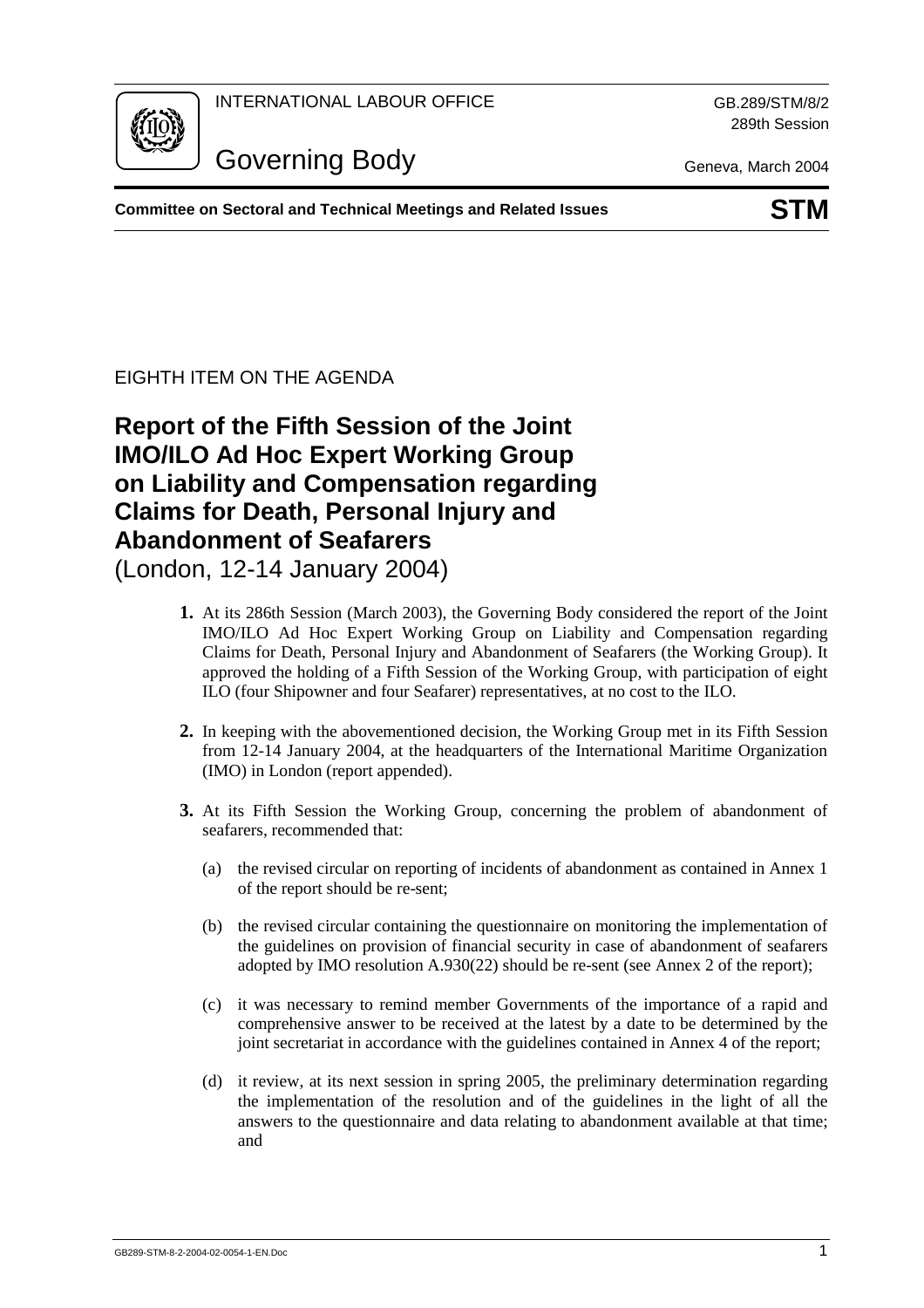- (e) it take its final decision at its next session on the recommendation to be made to the ILO Governing Body and to the IMO Legal Committee.
- **4.** Regarding the development of a longer term sustainable solution to address the problems of financial security with regard to compensation in case of death and personal injury, the Working Group agreed:
	- (a) that the time had come for the ILO Governing Body and the IMO Legal Committee to authorize the Group to proceed with the development of such a longer term sustainable solution;
	- (b) to advise and seek the concurrence of the ILO Governing Body and the IMO Legal Committee on the following:
		- (i) bearing in mind the reservation expressed by the social partners on the text of resolution A.931(22) and of the associated guidelines, neither resolution A.931(22) nor the associated guidelines should prejudice or serve as a precedent constraining, in any way whatsoever, the eventual mandatory solution;
		- (ii) the eventual mandatory solution should not in any way interfere, affect, erode or in any way whatsoever, diminish any rights or remedies seafarers may enjoy in a particular state under an existing legal framework;
	- (c) that in the case that the IMO Legal Committee and the ILO Governing Body were to accept the recommendation of the Joint Working Group under (a) and concur with the views expressed in (b), the Group agree to recommend that the IMO Legal Committee and the ILO Governing Body:
		- (i) also authorize the joint secretariat to prepare suggestions, including possible headings, concepts and likely outline of the content of possible mandatory solutions for the consideration of the Joint Working Group at its next session; and
		- (ii) to allow the joint secretariat to circulate the outcome of the discussions of the ILO Governing Body and IMO Legal Committee as soon as possible to enable the social partners and the governments to make their own written submissions on the form and content of possible eventual mandatory solutions as soon as possible.
- **5.** Finally, the Working Group agreed that an amendment to its present terms of reference was necessary to reflect the abovementioned recommendations.
- **6.** The Working Group invited the ILO Governing Body and the IMO Legal Committee to:
	- (a) take note of the report of the Working Group at its Fifth Session;
	- (b) approve the communication of the revised circular letter in Annex 1 of the report to member States and non-governmental organizations concerning reporting on incidents of abandonment;
	- (c) approve the communication to member States of the revised questionnaire in Annex 2 of the report, as part of the monitoring process of the resolution and related guidelines on the abandonment of seafarers;
	- (d) approve the revised terms of reference for the Working Group, as contained in Annex 3 of the report;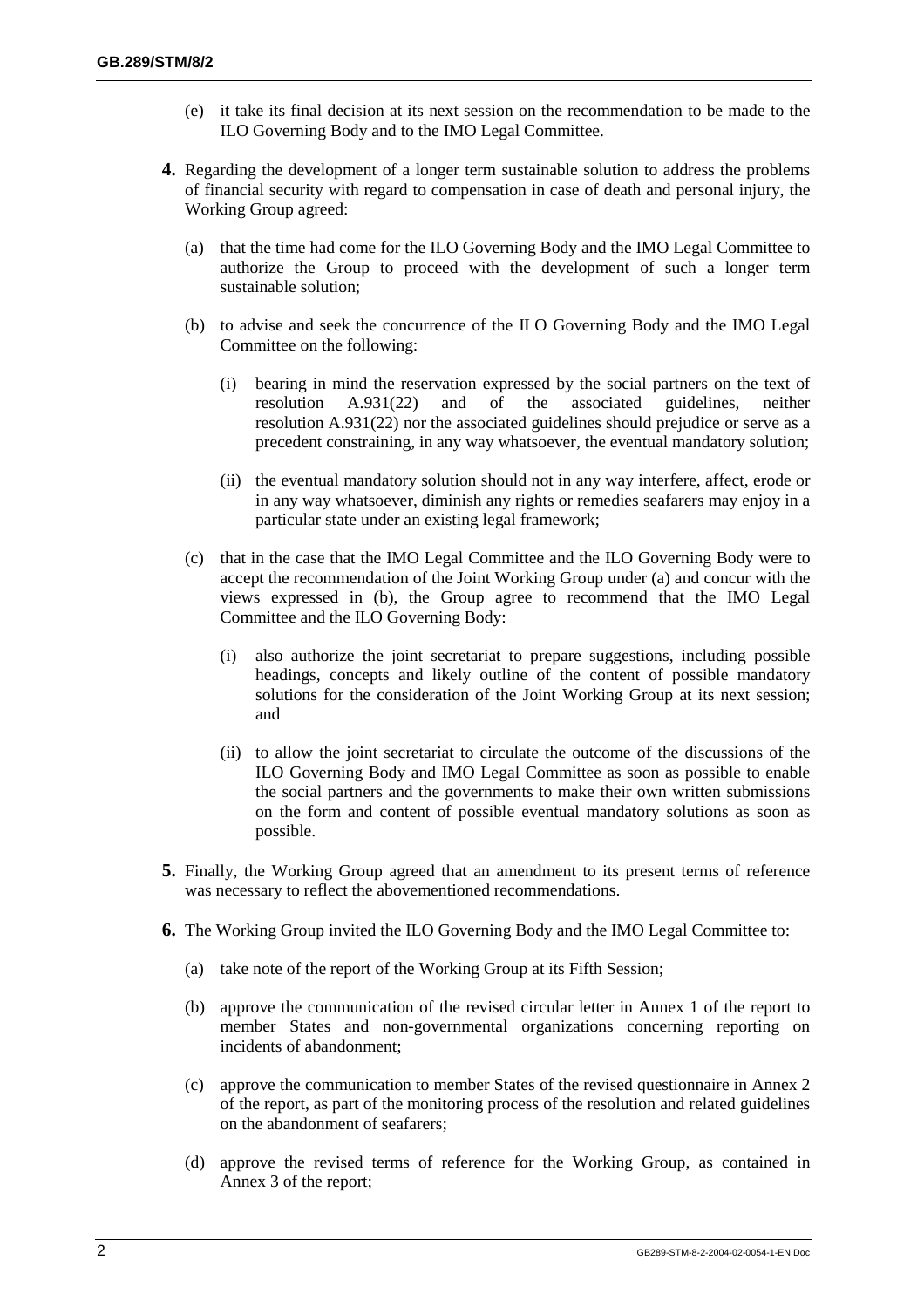- (e) decide on the recommendation of the Working Group, as contained above in paragraph 4(a), considering the principles contained in paragraph 4(b) and to allow appropriate action, as contained in paragraph 4(c) to be taken;
- (f) further pursue the establishment of a database on incidents of abandonment of seafarers.
- **7.** *The Committee on Sectoral and Technical Meetings and Related Issues is invited to take note of the report of the Joint IMO/ILO Ad Hoc Working Group on Liability and Compensation regarding Claims for Death, Personal Injury and Abandonment of Seafarers and may wish to recommend that the Governing Body approve the recommendations of the Working Group, as contained in paragraph 6 above.*

Geneva, 3 February 2004.

*Point for decision:* Paragraph 7.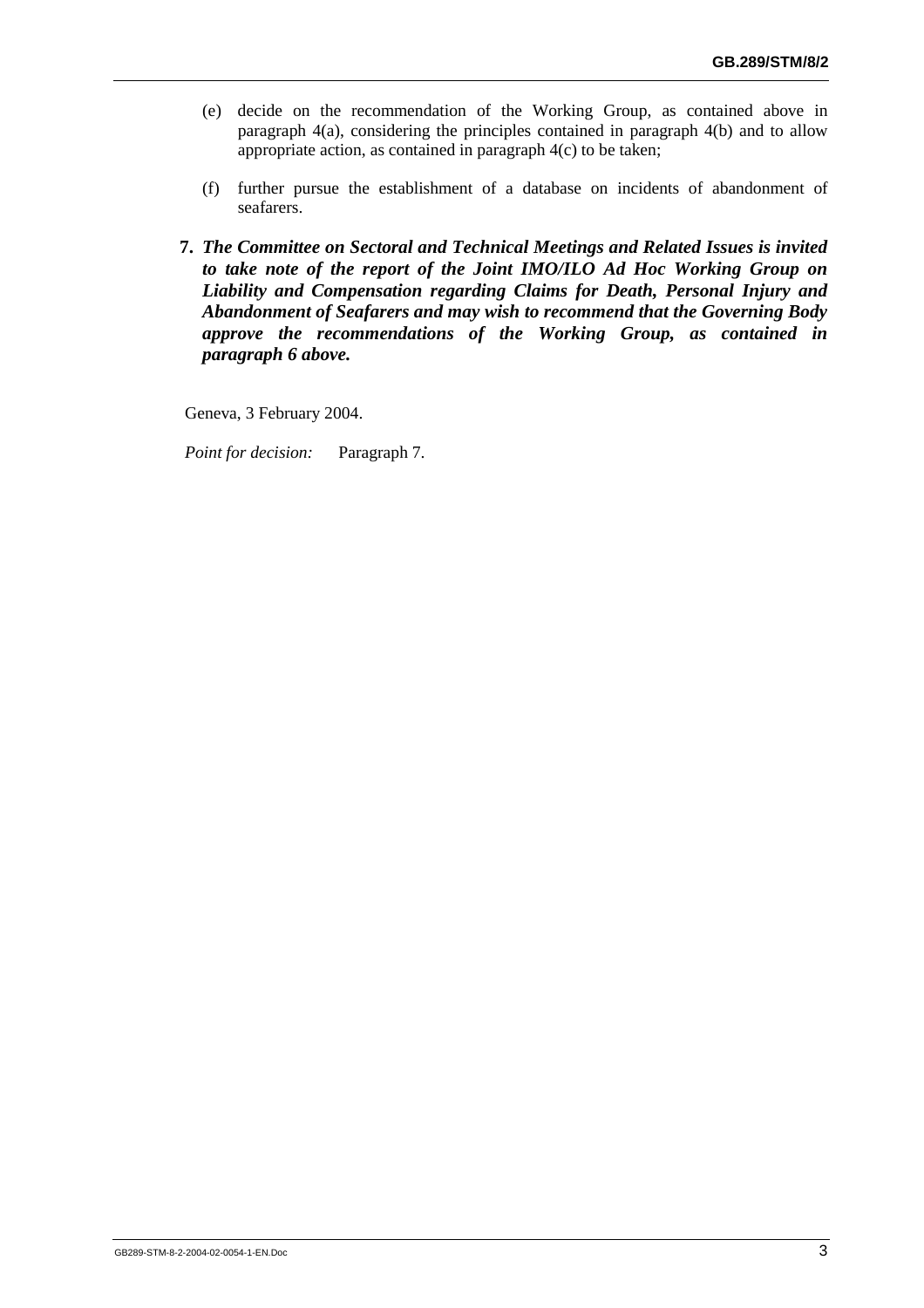

JOINT IMO/ILO AD HOC EXPERT WORKING GROUP ON LIABILITY AND COMPENSATION REGARDING CLAIMS FOR DEATH, PERSONAL INJURY AND ABANDONMENT OF SEAFARERS 5th session Agenda item 6

IMO/ILO/WGLCCS 5/3 4 February 2004 Original: ENGLISH

## **REPORT OF THE WORKING GROUP**

## **1 Opening of the session**

1.1 The Joint IMO/ILO *Ad Hoc* Expert Working Group on Liability and Compensation regarding Claims for Death, Personal Injury and Abandonment of Seafarers (Joint Working Group) held its fifth session from 12 to 14 January 2004 at the Headquarters of the International Maritime Organization (IMO). A list of documents submitted for consideration at this session of the Joint Working Group is given at Annex 5 and the list of participants is given at Annex 6 to this document.

1.2 In welcoming participants, the Secretary-General of IMO remarked that this was the second meeting he had addressed in his new capacity and, given his background, he was very pleased to begin the year and his new functions with a meeting aimed at improving the welfare of seafarers and their families.

1.3 He recalled that the Joint Working Group had been established under the provisions of the Agreement of Co-operation between IMO and the International Labour Office (ILO) in order to ensure, through the operation of appropriate international instruments, the rights of seafarers to adequate compensation for loss of life and personal injury as well as to adequate protection in cases of abandonment.

1.4 The Secretary-General then proceeded to recap briefly the main achievements of the Joint Working Group. In particular, he recalled that, after having agreed that none of the existing international instruments adequately and comprehensively addressed the problems relating to compensation for death, personal injury and abandonment of seafarers, the Group had prepared, as a short-term response, two draft resolutions and related Guidelines, one on provision of financial security in case of abandonment of seafarers and the other on shipowners' responsibilities in respect of contractual claims for personal injury to, or death of, seafarers. The two draft resolutions had been approved by the Legal Committee prior to adoption by the IMO Assembly, at its twenty-second session in November 2001, by resolutions A.930(22) and A.931(22), respectively. They were then adopted by the Governing Body of ILO at its  $282<sup>nd</sup>$ session, also in November 2001. Both the resolutions and associated Guidelines had taken effect on 1 January 2002.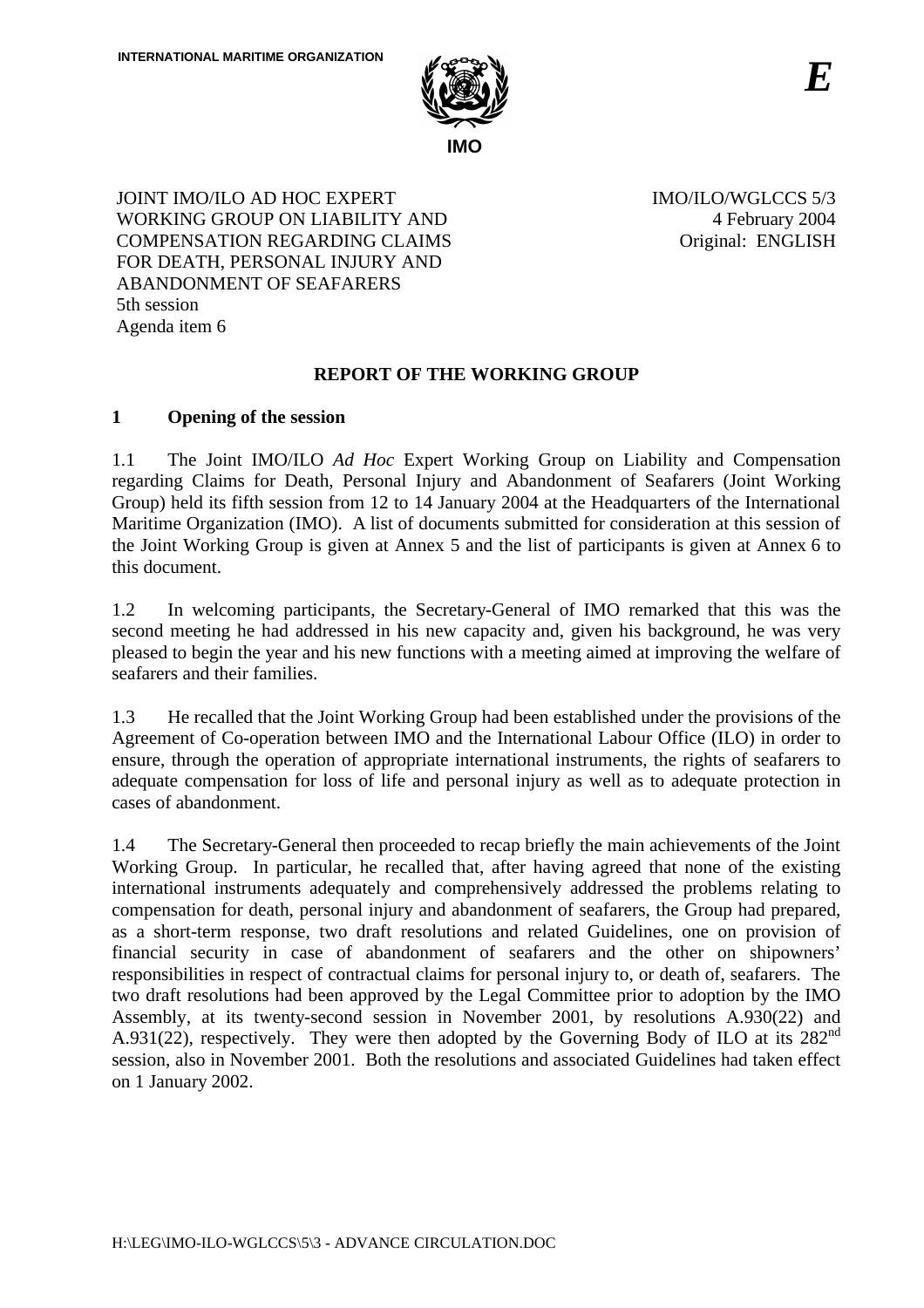1.5 The importance of the two resolutions and associated Guidelines, he stressed, lay in the fact that, for the first time, the rights of seafarers and the resultant duties, not only of shipping companies as employers, but also of flag States and in some cases the States of nationality of the seafarers, are defined in international instruments, the aim of which is to provide seafarers and their families with a level of protection which was hitherto lacking.

1.6 This level of support and protection, the Secretary-General continued, presented a positive image of life at sea. While acknowledging that most seafarers' conditions of employment were fair and reasonable, some were still subject to harsh treatment and unreasonable conditions. These seafarers and their representative organizations looked to IMO and ILO to safeguard their legitimate interests.

1.7 Both IMO and ILO had expressed their appreciation of the Group's work and the spirit of co-operation between the Social Partners. However, the work was not yet complete and, in accordance with its revised terms of reference, the Group should continue to examine all the related issues, and, in particular, monitor the implementation of the Guidelines adopted by the aforementioned resolutions.

1.8 The Group should also monitor and evaluate the scale of the problem of abandonment of seafarers and that of compensation in cases of personal injury and death and make suitable recommendations to the IMO Legal Committee and the ILO Governing Body, directed towards taking appropriate action for better implementation and wider acceptance of the resolutions and for longer-term sustainable solutions to address the problems, in line with the agreed two-step approach.

1.9 In closing, the Secretary-General expressed concern on the issue of reported cases of seafarers detained ashore as a result of accidents involving the ships on which they were serving. Although this complex matter was not on the Group's agenda, he considered that measures needed to be taken to address the issue in view of the negative impact it would certainly have in general and, in particular, on youngsters contemplating pursuing a career at sea.

1.10 Mrs. Cleopatra Doumbia-Henry, Director, Sectoral Activities Department (ILO), extended ILO's warmest congratulations to Mr. E.E. Mitropoulos, the new Secretary-General of IMO and wished him well as he began his mandate with a strategic vision for the Organization. She also welcomed the participants on behalf of Mr. Juan Somavia, Director-General of ILO.

1.11 Mrs. Doumbia-Henry pointed out that the Joint Working Group's achievements during the next two days may have an impact on the fourth meeting of the High-level Tripartite Working Group on Maritime Labour Standards, to be held in Nantes during the week 19-23 January 2004, since the issues raised may be integrated into that Group's work.

1.12 She pointed out that the joint resolutions and Guidelines had now been in operation for two years. The report prepared sought to reflect how the Guidelines had been used and their effect in law and practice. A total of thirteen States had replied. Twelve States had completed the questionnaire on the implementation of resolution A.930(22) and five had provided information on specific cases.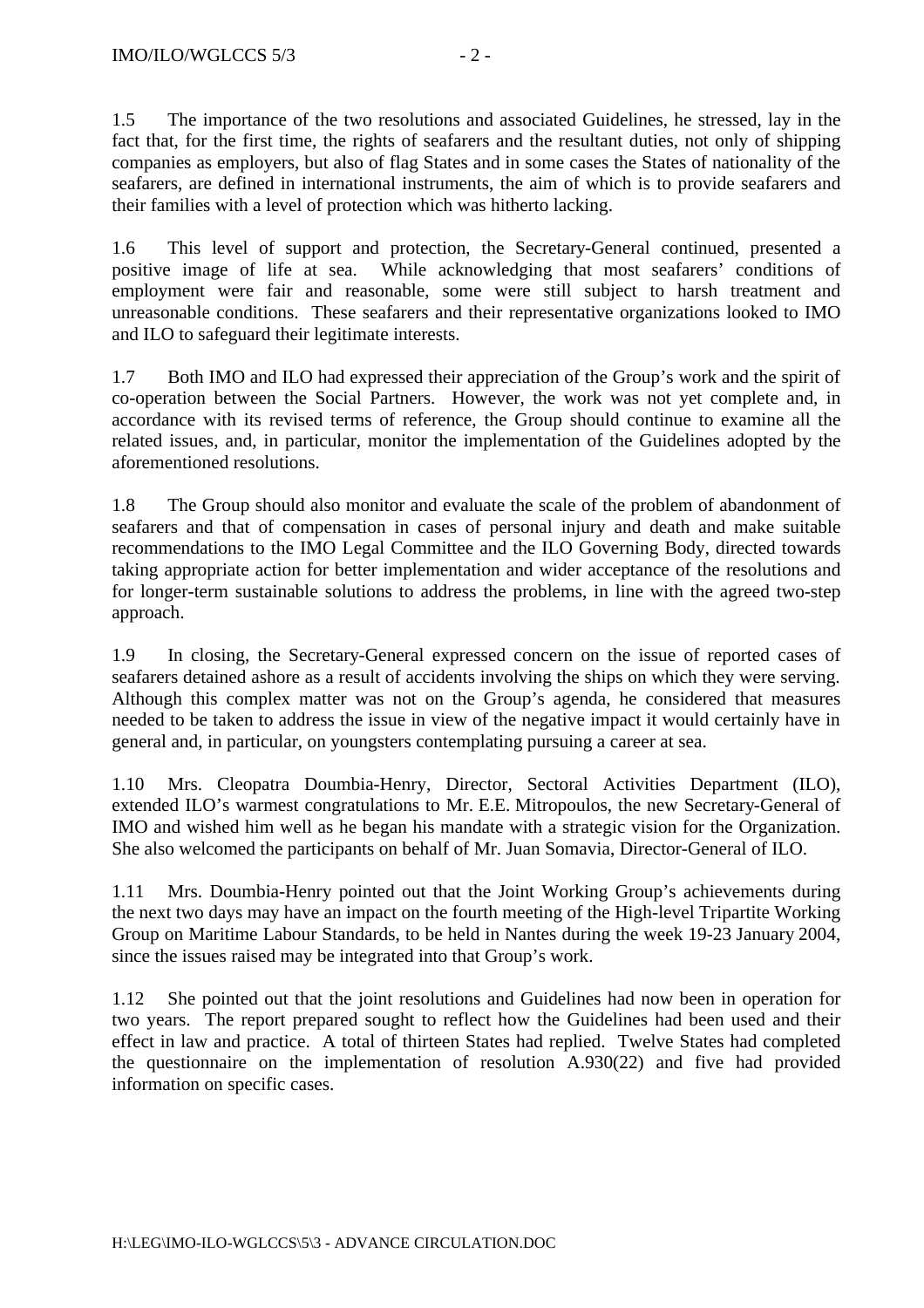1.13 Concerning the cases of abandonment, she continued, the data showed that for the period January to November 2003, there had been thirty-one new cases, sixteen of which had been concluded and fifteen of which were still pending. The size of the crew on two of the vessels was not known, and one seafarer had died during abandonment.

1.14 She informed participants that ILO had examined the question of the creation of a database on abandonment, had carried out the relevant studies and had decided, in consultation with the IMO Secretariat, to host the database. ILO was now in the process of exploring the financing for the set-up costs.

1.15 The Shipowners sought clarification from the Director, Sectoral Activities Department (ILO) as to whether she needed to be present for the discussion on the content of the report, as there appeared to be factual inaccuracies in relation to reported cases of abandonment. The Director advised that she did not need to be present for the discussion.

1.16 In his opening remarks, the Chairperson of the Joint Working Group, Mr. Jean-Marc Schindler (Government Member - France), thanked the Secretary-General of IMO and the Director, Sectoral Activities Department (ILO) and stated that the Joint Working Group had taken good note of what had been said in their opening addresses.

1.17 In his opening speech, the Seafarers' representative stated that the fact that there had been four preceding meetings of this Joint Working Group demonstrated the importance of the issues at stake. He reminded the Group of the fact that the resolutions were conceived as short-term measures and that strict liability had been established for oil pollution, HNS, bunker oil, passengers and their luggage and would soon be established for wreck removal. He regretted that, so far, seafarers were not on an equal level. He congratulated the new Secretary-General of IMO on his appointment and for the statement he had made at the opening of this meeting. He also noted that Mr. Mitropoulos was strongly committed to the Seafarers' cause. Regarding the inclusion of the Working Group's agenda into the work programme of the High-level Tripartite Working Group on Maritime Labour Standards, his opinion was that the highly technical nature of that Group's work did not make an inclusion seem ideal. Moreover, such inclusion might take too long and might possibly not lead to a mandatory instrument, which was the Seafarers' aim.

1.18 In her opening speech, the Shipowners' representative expressed concern regarding the number of responses to the questionnaires and questioned whether the report provided a reliable and valid statistical sample in order to make a considered decision on the Group's further work. The absence of data from major maritime States was especially critical in this context. Moreover, different definitions of the term "abandonment" apparently caused confusion when answering the questionnaire. Doubts existed on the Shipowners' group's side also with regard to some of the cases of abandonment listed in the report. She also noted that no country appeared to have changed its legislation in response to the resolution and the Guidelines. As to a possible inclusion of the Guidelines into the Consolidated Convention, the Shipowners' group felt that the Guidelines could be considered appropriate to be placed therein, but recognized that this may be difficult to achieve within the current timeframe. An inclusion in the new Convention at a later date could, however, be considered.

## **2 Adoption of the agenda**

2.1 The Joint Working Group adopted the provisional agenda contained in document IMO/ILO/WGLCCS 5/1.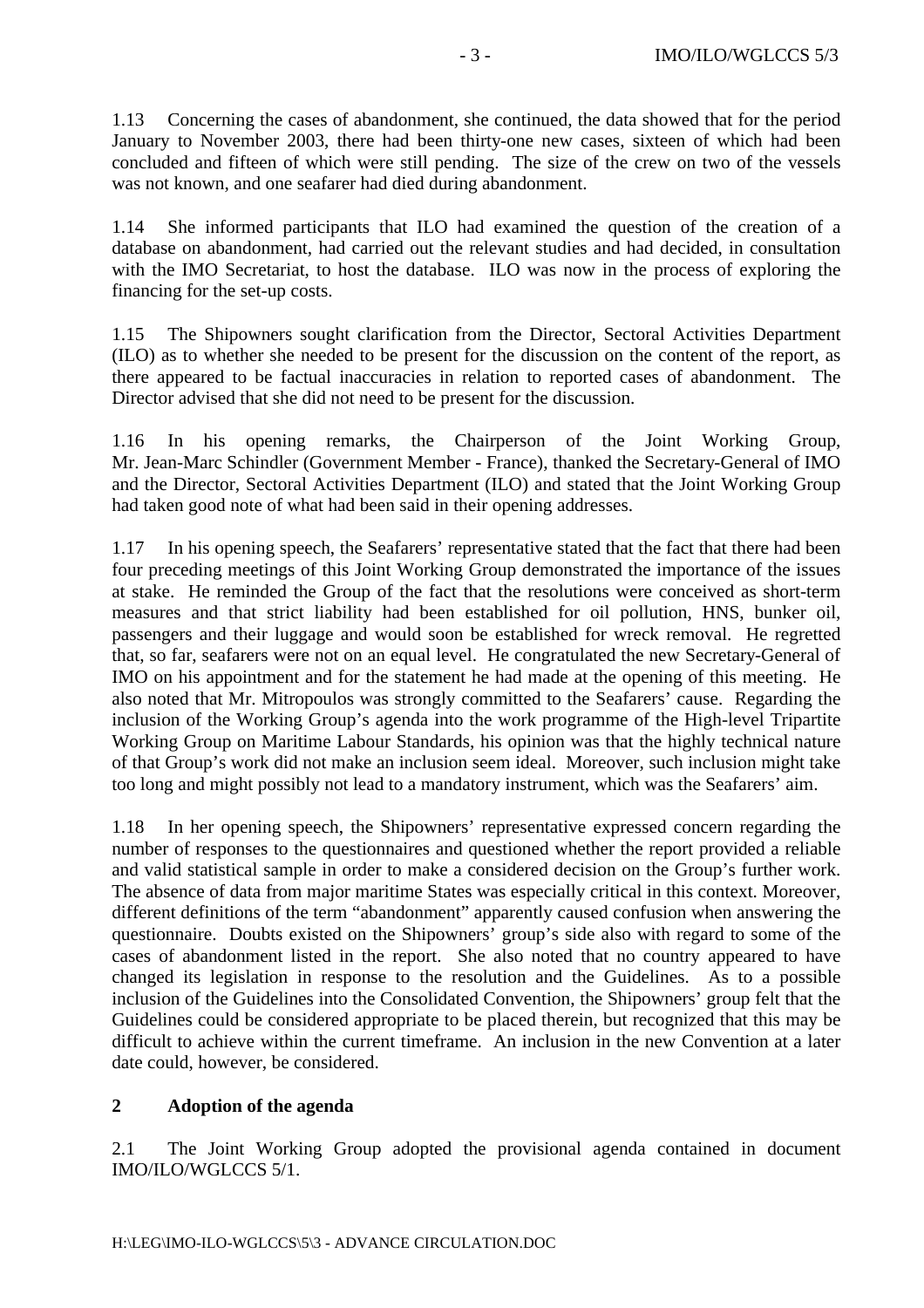## **3 Discussion of options for longer-term solutions to the problems of abandonment, personal injury and death of seafarers, taking into account relevant IMO and ILO instruments, including those under review or likely to be adopted in the near future**

#### **Abandonment of seafarers**

3.1 The delegation of Cyprus described the process required for IMO to adopt a new treaty instrument of a binding nature. In particular, he stressed that the Legal Committee and the IMO Council would have to establish a compelling need for developing a new treaty based on statistics and on information on actions taken by Governments to implement the resolutions and related Guidelines. Noting that current work on the Legal Committee agenda would prevent the Committee from starting work on a new subject before 2006, he concluded that the best option for the time being would be to use the resolutions to get interim results.

3.2 Referring to Mrs. Doumbia-Henry's earlier allusion to the possible contribution of this meeting to the fourth meeting of the High-level Tripartite Working Group on Maritime Labour Standards, the Shipowners' representative remarked that her group was not in favour of including the outcome of the present session of the Joint Working Group in the Consolidation process, at least at present. However, her Group deemed the ILO to be the appropriate forum and suggested that the Joint Working Group's recommendations could be referred to ILO for action at a later stage.

3.3 The Seafarers' representative agreed that it would be difficult for the current session of the Joint Working Group to provide satisfactory guidance to the forthcoming meeting on consolidation and remarked that the work on consolidation may be slowed down considerably if abandonment issues were included in the agenda of that meeting.

3.4 In response to the Seafarers' representative's statement that a binding instrument needed to be created in the framework of both ILO and IMO, the Shipowners' representative remarked that concrete assistance for the seafarers concerned was the most important factor and that in their opinion, ILO would be the best place for the formulation of this instrument. Flag States, port States, and trade unions had been very helpful in most cases. Therefore, it was suggested that flag States should provide national focal points to deal with these cases and to organize necessary assistance. Existing infrastructure was often not used, because seafarers lacked information on who to contact for assistance.

3.5 The representative of the International Group of P&I Clubs supported the view of the representative of the Shipowners and of the delegation of Cyprus that the statistical sample was too small to draw meaningful conclusions at this stage.

3.6 The delegation of France, however, suggested that the information available suggested the Guidelines could not be expected to have the intended effect and therefore the Group should now discuss the best way to move toward a mandatory solution.

3.7 A Shipowners' representative observed that there was a need for more data, since 13 States out of 163 States, which is 7.9%, did not constitute a sufficient statistical sample which would allow for a valid assessment.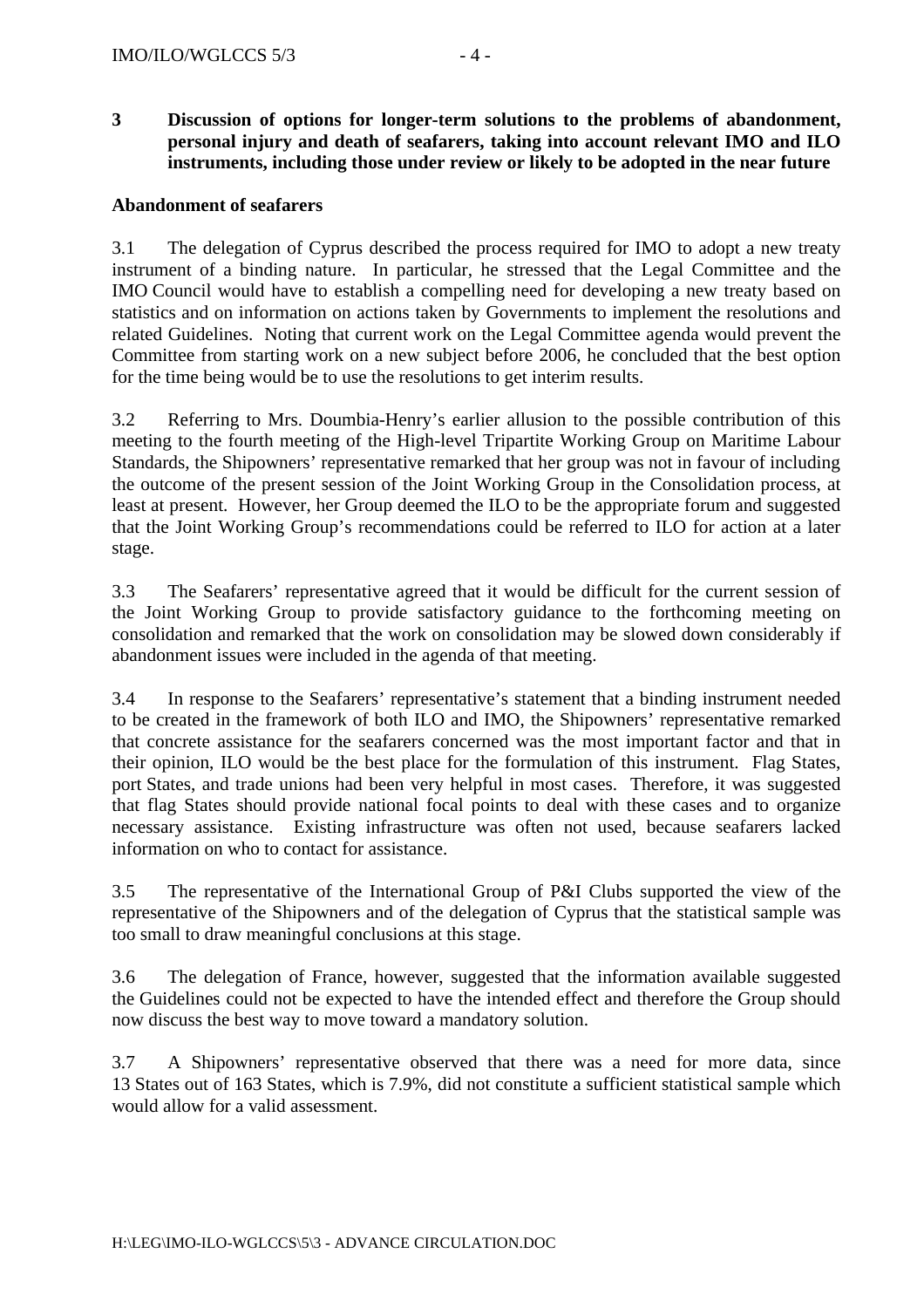3.8 The delegation of the United States said that sufficient time had passed since the resolution came into effect to make a determination on whether it had succeeded or failed. The delegation further stated that the body of evidence showed that the resolution had failed to meet its goals and that a mandatory instrument should be discussed as an option.

3.9 The delegation of Cyprus indicated that the questionnaire on implementation should be re-issued, with the addition of some questions on supplementary information for States that had already replied and on difficulties encountered in replying to the questionnaire for those States which had not yet replied.

3.10 Referring to the Appendices in documents IMO/ILO/WGLCCS 5/2 and IMO/ILO/WGLCCS 5/2/Add.1, which had been introduced by the ILO Secretariat, the Shipowners' representative remarked that some cases which had been concluded, according to ISF information, were not listed as such.

3.11 A representative of the Seafarers' group stated that these documents should be viewed as snapshots of a particular point in time and noted that disparities resulted from the time delay in reporting and the distribution of documents. The ITF had adopted a rigorous "quality control" to ensure the veracity of all cases submitted.

3.12 In response to a Shipowners' representative's request for additional information and supporting evidence on the cases listed in documents IMO/ILO/WGLCCS 5/2 and IMO/ILO/WGLCCS 5/2/Add.1, the ILO Secretariat observed that the information was provided on a bona fide basis.

3.13 The suggestion by the representative of Cyprus that the relevant information could be cross-checked between the Social Partners and interested Governments before its submission to the Secretariats was welcomed by the Joint Working Group.

3.14 The Seafarers' representative stated that monitoring was showing that the situation had not improved. Should the Group therefore decide to re-issue the questionnaire, a similar situation would, in all probability, arise at the next session of the Joint Working Group. In order to ensure that the problems could be dealt with by the next meeting, parallel steps should already be taken now.

3.15 The delegation of the United Kingdom stated that, when re-issuing the questionnaire, States should be clearly informed that their replies would be used to evaluate the necessity for a mandatory solution. He further suggested the addition of a column for comments, which could be submitted by any interested party to a particular case of reported abandonment.

3.16 The Shipowners' representative remarked that the United Kingdom's suggestion was useful and declared that any such information should not be published without providing a possibility for the parties to check the accuracy of the data.

3.17 The above suggestion was supported by the delegation of Cyprus, which also suggested that sufficient time should be given for the joint Secretariat to submit the information received from one Social Partner for comments to the other Social Partner, before inclusion in the report.

3.18 The Shipowners' representative supported the comments by the delegation of Cyprus.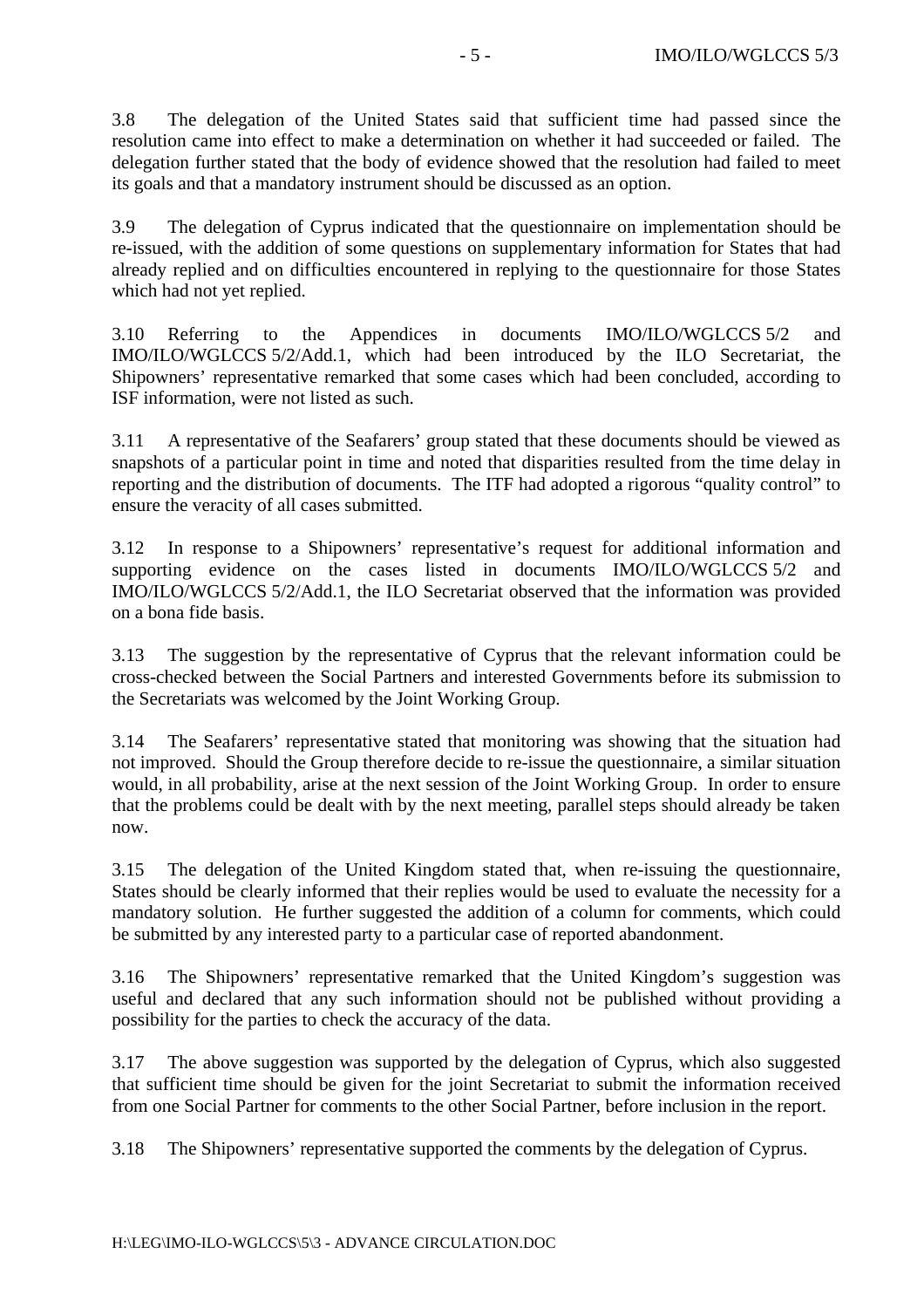3.19 The Seafarers' representative stated that although, in his opinion, evidence existed that the Guidelines were not having any impact, there was a need to identify more precisely the necessary information. He supported the comments by the Government representative of Cyprus and agreed that more time might be necessary to achieve this objective.

3.20 The delegation of the Philippines stated that, as the largest supplier of seafarers, their interests were of paramount importance for the country. She then supported the re-issuing of the questionnaire.

3.21 The delegation of Cyprus noted that the problem of abandonment was related to shipowners' financial conditions, hence the need for appropriate safeguards to be in place. He then suggested that, when re-issuing the questionnaire, States should be informed of the Joint Working Group's preliminary conclusions, based on the replies received so far. The Joint Working Group, at its next session in early 2005, should decide on further work, so that its recommendation could be considered by the Legal Committee at its ninetieth session in Spring 2005, for possible insertion in the Committee's work programme for the next biennium.

3.22 The Shipowners' representative indicated that Governments needed to develop appropriate legislation and pointed out that difficulties observed in responses to the questionnaires resulted *inter alia* from an unclear definition of abandonment.

3.23 The Chairperson of the Joint Working Group remarked that it would not be possible for the Group to re-draft the questionnaire during this session.

3.24 The delegation of the United States suggested that the Joint Working Group make a preliminary determination from the evidence already received. The delegation stated that the preliminary determination would be subject to possible revision at the next session of Group, based on the evidence received in response to the second issuance of the circular.

3.25 A Shipowners' representative remarked that important decisions should not be taken on the basis of limited samples, in particular, when major registers or large labour-supplying countries had not yet provided their responses.

3.26 Following a proposal by the Chair, a small working group was established to prepare the covering note to be sent to Governments for re-issuing the questionnaire, taking into account the United Kingdom's suggestion to add a new box for comments.

3.27 The observer delegation of Norway advocated that the Joint Working Group should work towards the recommendation of a mandatory instrument, since this issue concerned seafarers' fundamental rights. The lack of an effective international instrument in itself constituted a compelling need, in the view of this delegation. The delegation also advised the Group to pursue the principle of flag State responsibility in this area. The possibility of port State supervision was also envisaged.

3.28 The Seafarers' representative, referring to pages 6 and 16 of document IMO/ILO/WGLCCS 5/2, stated that the ILO summary was accurate and that it confirmed his Group's evaluation of the situation. His Group was of the opinion that the preparation of a mandatory instrument should be recommended by the Joint Working Group.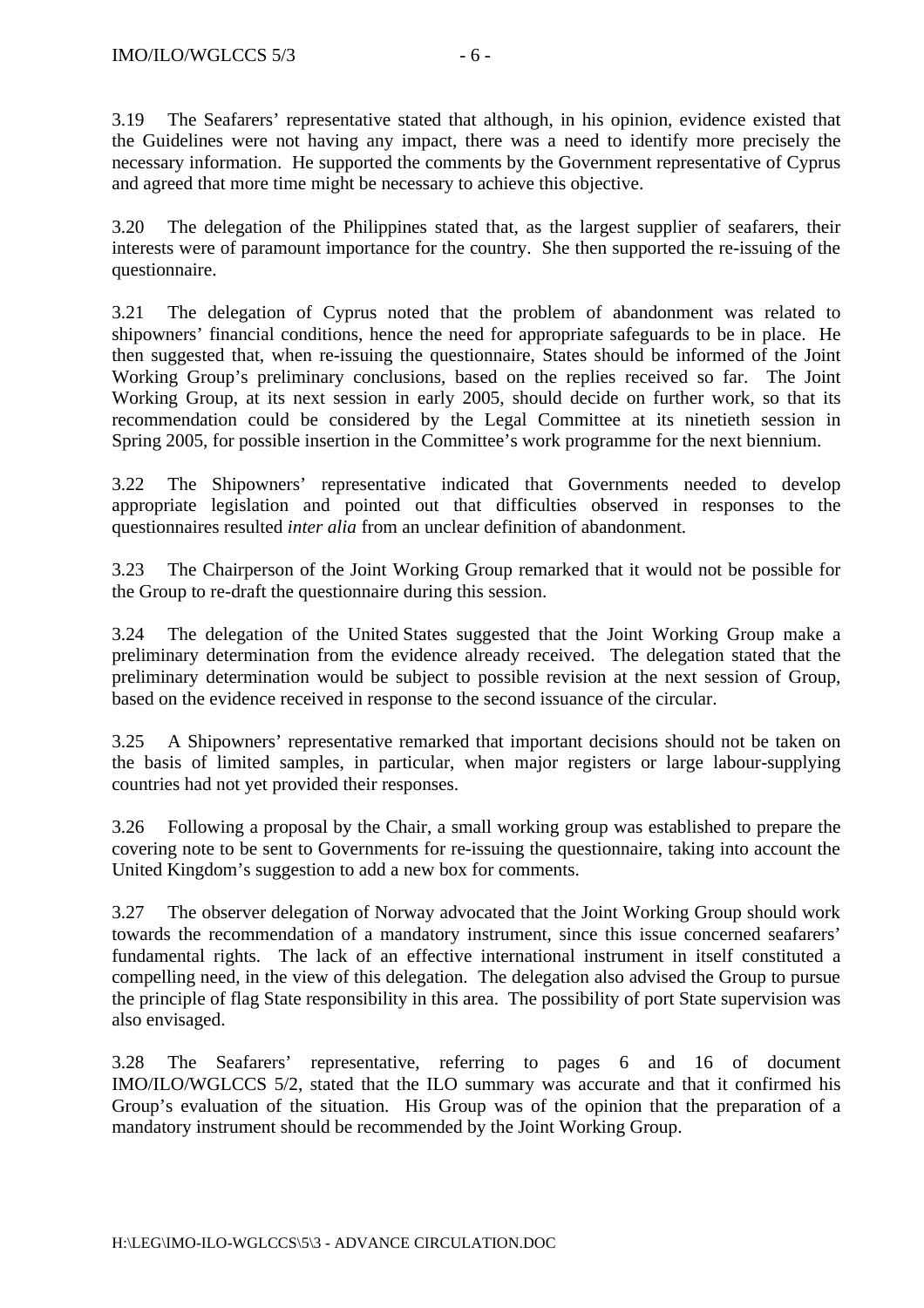3.29 The Shipowners' representative, having observed that immigration was also an issue, remarked that the Joint Working Group could only reach a preliminary determination. She also underlined that this issue needed broader consideration than had been given so far. Opinions of Government experts were needed in this area.

3.30 Summing up the discussion, the Chairperson remarked that the Governing Bodies of both Organizations would require the demonstration of a compelling need to agree on the development of a binding instrument. So far, no compelling need could clearly be established. Hence, the need to re-issue the questionnaire in the light of the suggestion made by the United States.

3.31 The Joint Working Group noted, with regret, that only very few Member Governments, namely only 12, had submitted replies to the questionnaire.

3.32 The Joint Working Group particularly noted that eight of the 12 Member Governments that replied to this questionnaire do not have a legal definition of abandonment. It seems, however, that mechanisms often exist to address these problems at the national level. Due to differing legal systems, mechanisms to deal with abandonment vary greatly in their coverage and effectiveness. Furthermore, the terminologies used to describe these situations also vary considerably and various terms, other than "abandonment", are used to describe the matter. In addition, the issues addressed vary considerably and do not necessarily include all the aspects contained in the definition of abandonment in the Guidelines.

3.33 The Member Governments that responded often have mechanisms to address the problems of their own nationals and of foreign seafarers on ships flying their flag. However, the situation of foreign seafarers working aboard ships flying a foreign flag in their ports is often not specifically addressed by national legislation.

3.34 The national systems in place to deal with abandonment cases vary widely. While most areas (such as repatriation and health care) seem to be covered by national legislation, differences exist regarding the payment of wages, as well as the provision of food and accommodation. Limitations and inconsistencies exist that result in the Guidelines not being fully applied.

3.35 No changes to legislation as a result of the Guidelines have yet occurred. Three Member Governments of the 12 that responded have indicated that they are willing to amend their legislation, but not necessarily in accordance with the Guidelines.

3.36 The assignment of focal points by countries constitutes a step towards implementation of rules in this area.

3.37 Based on the data received so far, the Group determined that the resolution and the Guidelines had not yet been fully implemented. This preliminary determination is subject to possible revision at the next session.

3.38 On the basis of a study of the replies received to the questionnaire and in view of the number of cases of abandonment which have been reported, the Seafarers and some Governments considered that the only way forward would be to recommend the drafting of a mandatory instrument.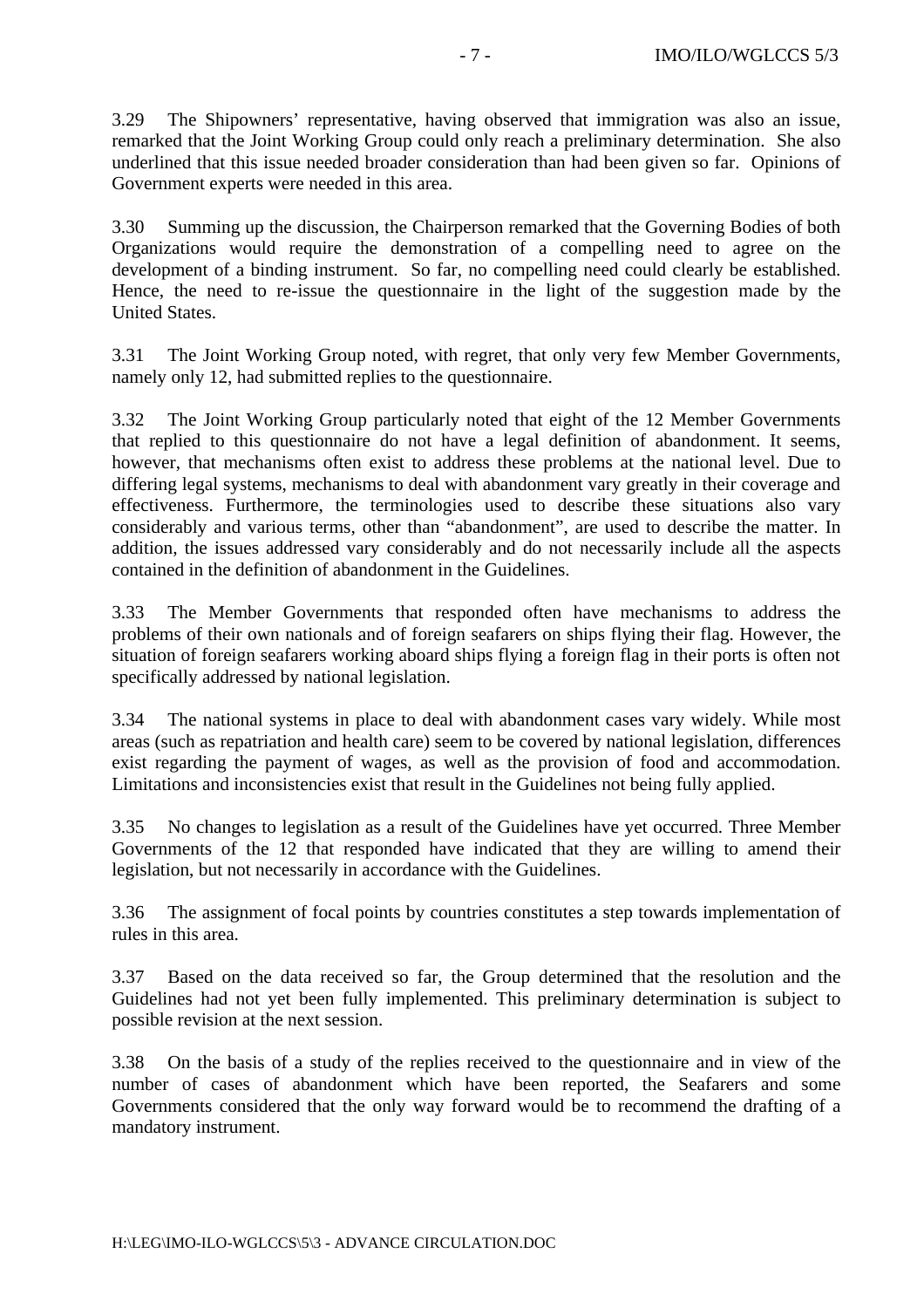3.40 The Joint Working Group agreed that after five sessions, the time had come for it to reach decisions on the advice to be offered to the IMO Legal Committee and the ILO Governing Body on whether a longer-term sustainable solution will be required to deal with cases of abandonment and thus agreed to take its final decision at its next session, on the recommendation to be made to the ILO Governing Body and to the IMO Legal Committee.

3.41 The Joint Working Group also agreed that a renewed attempt to collect additional answers to the questionnaire and relevant data would be useful.

3.42 The Joint Working Group noted the Seafarers' view that the only viable way forward to resolve issues relating to abandonment is through the development and adoption of a binding mandatory instrument in the light of the lack of implementation of the Guidelines.

3.43 The Group decided:

- to resend the circular on reporting of incidents of abandonment, the revised text of which is contained in Annex 1 to this report;
- to emphasize to Member Governments the importance of a rapid and comprehensive answer to be received by [1 November 2004] at the latest;
- to review, at its next session in spring 2005, the preliminary determination regarding the implementation of the resolution and of the Guidelines in the light of all the answers to the questionnaire and data relating to abandonment available at that time; and
- to take its final decision at its next session on the recommendation to be made to the ILO Governing Body and to the IMO Legal Committee.

3.44 The Seafarers' representative expressed the view that the fact that this was the fifth session of this Joint Working Group clearly demonstrated the existence of a compelling need to progress this issue.

3.45 The Shipowners' representative agreed with the Chairperson's suggestion to re-circulate the questionnaire and to form a preliminary view on future action.

3.46 The Joint Working Group agreed to amend and re-issue the questionnaire on Monitoring the implementation of the Guidelines on provision of financial security in cases of abandonment of seafarers, adopted by resolution A.930(22), the text of which is contained in Annex 2 to this report. In this regard, the Group also approved the draft circular letter prepared for this purpose, the text of which is contained in the same Annex.

3.47 The ILO representative gave information on the stage of development of the database on abandonment and how it envisaged that it should be funded. The representative of ISSA confirmed its interest in the database and supported the funding thereof.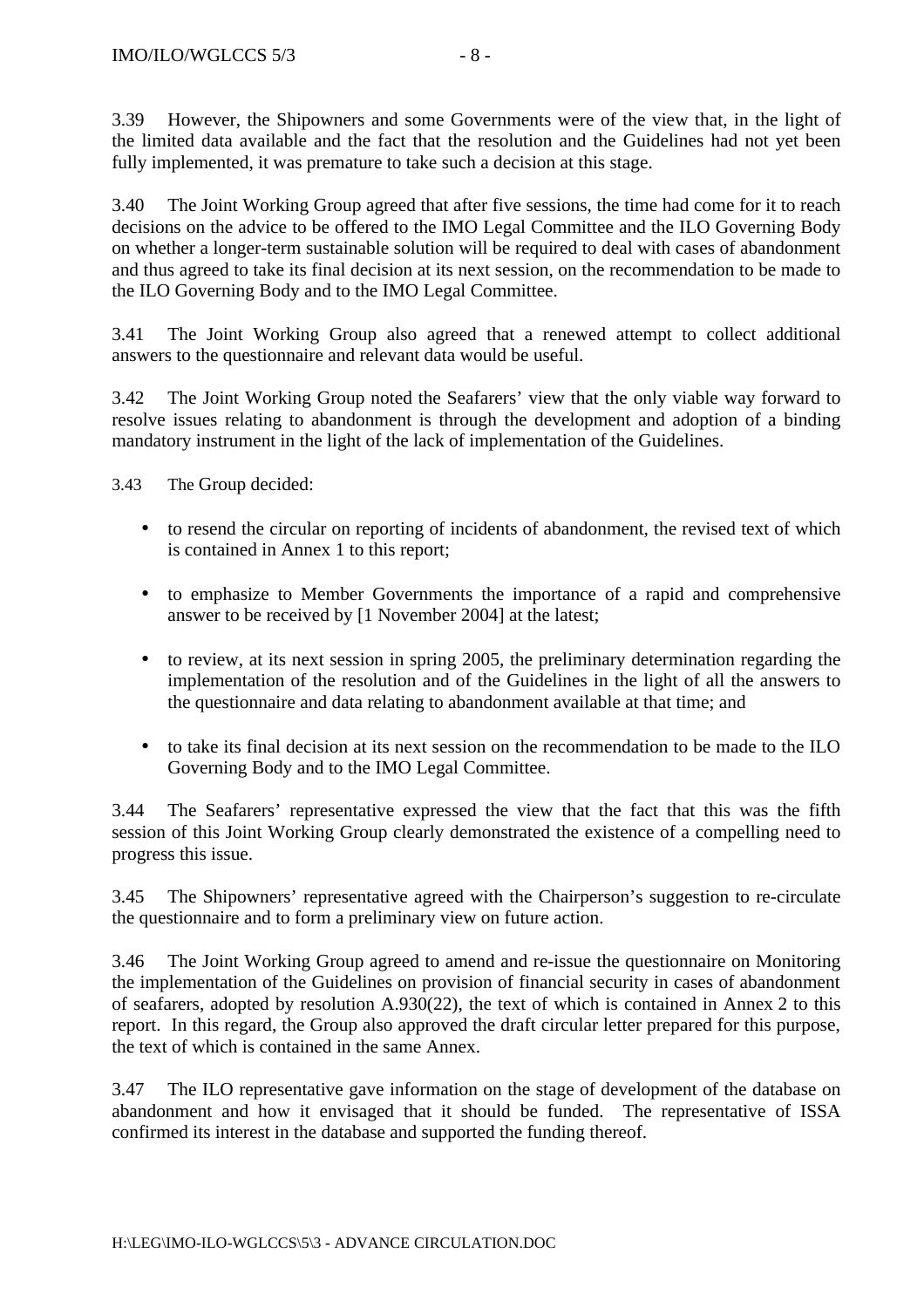## **Personal injury and death of seafarers**

3.48 The representative of the ILO Secretariat introduced Part C of IMO/ILO/WGLCCS 5/2 and IMO/ILO/WGLCCS 5/2/Add.1 on personal injury and death and outlined the findings contained therein.

3.49 A Seafarers' representative introduced document IMO/ILO/WGLCCS 5/3. He stressed that it was an independent academic study (done by SIRC) which, due to time constraints, had to be limited to two representative samples. Its purpose was to assess the extent to which the Guidelines were being complied with and it confirmed that there was a clear need for action.

3.50 At the invitation by the Chairman, the representative International Group of P&I Clubs introduced document IMO/ILO/WGLCCS 5/2/2, setting out the International Group's proposals in relation to an informal procedure for dealing with allegations of the use of unfair claims techniques in respect of claims for contractual compensation for death and personal injury. He stated that the evidence before the Joint Working Group did not reveal a significant problem in the payment of contractual compensation for death and injury claims. The proposed informal procedure would be of assistance in the solution of difficult cases.

3.51 A Shipowners' representative said that her office had contacted SIRC in advance of the meeting, and had sought clarification on some of the data presented in the report. Her office had been advised that this was not possible as the document was copyrighted to ITF and that any questions should be accordingly addressed directly to ITF.

3.52 The Seafarers' representative regretted that the Shipowners had not given them prior notification of the questions, as they would have had to consult SIRC. As it was an independent study, the ITF had not been involved in the interviews or in contacting the individual respondents.

3.53 The representative of the International Group of P&I Clubs questioned the methodology used in preparing document IMO/ILO/WGLCCS/5/2/2, which largely consisted of untested assertions.

3.54 In response to a question from the delegation of Cyprus, the representative of the International Group of P & I Clubs confirmed that Clubs' rules provided that a member's insolvency terminated cover and the effects of abandonment were not therefore generally covered. With regard to payment of contractual compensation, he noted that the Clubs were mutual organizations and recalled the information that had been provided to the Joint Working Group at its third session on the Clubs and Club rules in paper IMO/ILO/WGLCCS 3/4/3. He reiterated, as stated in that paper, that the Clubs had not in the past relied on the "pay to be paid" rule or the retrospective withdrawal of cover rules in relation to valid compensation claims for death and personal injury and intended to continue that approach, as illustrated by the example appearing in the SIRC paper IMO/ILO/WGLCCS 5/2/1.

3.55 The Seafarers' representative reiterated that monitoring had demonstrated that the Guidelines were not being implemented and suggested that sensitive issues should be identified and included in the questionnaire.

3.56 A representative of the Seafarers' group, quoting IMO resolution A.898(21), observed that shipowners were expected to arrange insurance cover in compliance with the Guidelines identified in that resolution.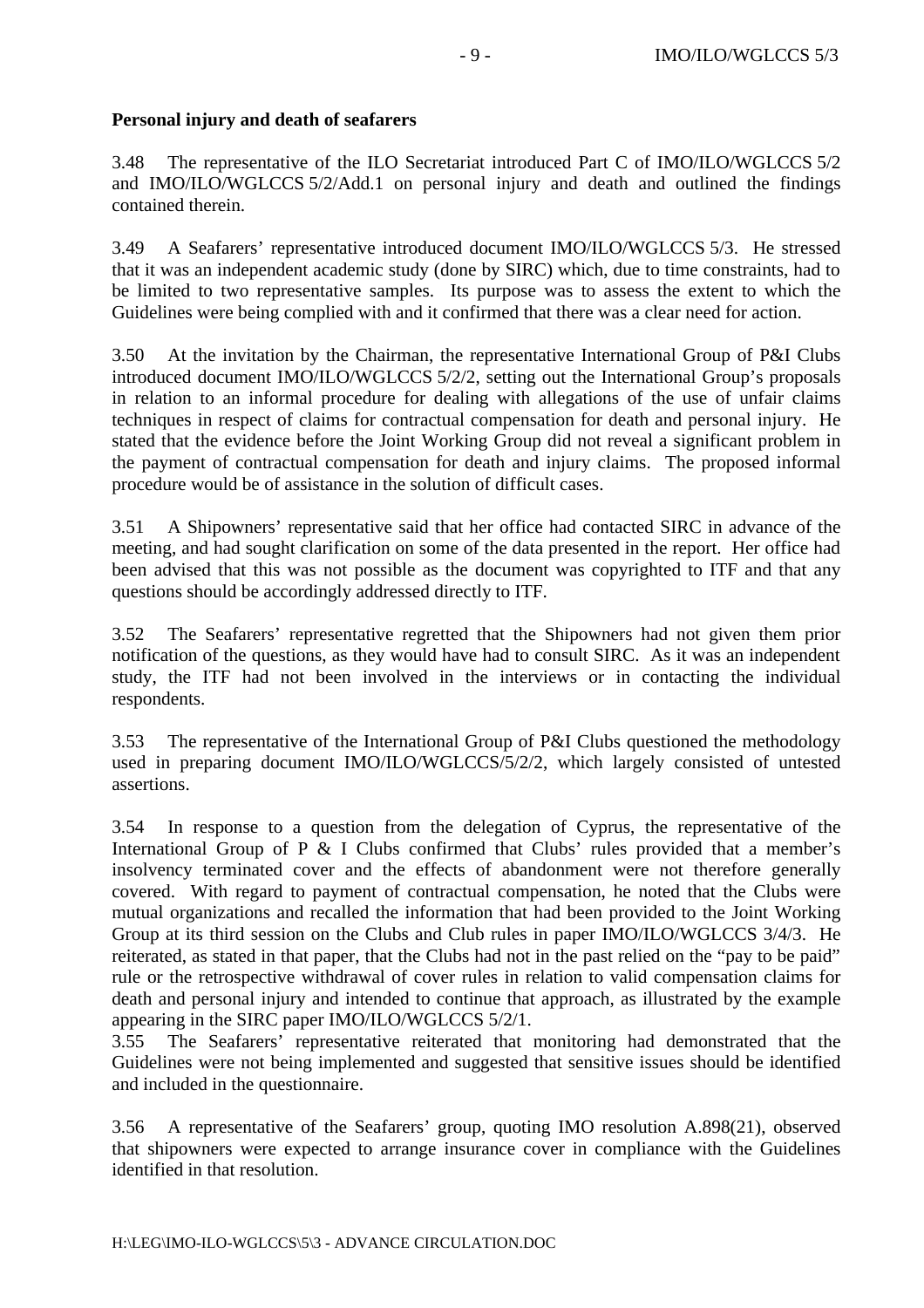3.57 The Shipowners' representative agreed that, so far, the resolution and Guidelines had had no influence.

3.58 The delegation of France said that the International Group of P&I Clubs' unwillingness to provide cover in compliance with the Guidelines, established, in itself, that they had not been adhered to.

3.59 The representative of ICCL suggested that the ITF submission should be complemented by supplementary information supporting the conclusions. She expressed doubts on the possibility that mandatory Guidelines would be widely ratified by Governments, considering the low interest demonstrated so far.

3.60 The delegation of Cyprus, referring to the intervention by France, suggested that necessary coverage could be found in the rest of the insurance market.

3.61 The Seafarers' representative supported the statement by the delegation of Cyprus and reaffirmed the need for a mandatory instrument.

3.62 The Shipowners' representative reiterated that the resolutions and Guidelines had had no impact and wondered whether Governments would be willing to ratify a mandatory instrument. This attitude of Governments not present at the meeting, indicated that they were satisfied with the current situation and the product offered by the P&I Clubs.

3.63 The observer delegation of Norway stated that the unwillingness of the P&I Clubs to change their rules indicated that there was a problem to be addressed by a mandatory instrument.

3.64 The Seafarers' representative, having remarked that various types of compulsory insurance already existed in the maritime industry for cases such as pollution damage, stressed that the same concept should apply to the issue of personal injury and death of seafarers.

3.65 The representative of the International Group of P&I Clubs recalled that, in resolution A.898(21) and its Guidelines, IMO Member States had stated that shipowners should effect insurance of the kind provided by P&I Clubs belonging to the International Group. However, the Club cover would not be able to comply with certain aspects of the Guidelines, such as individual notification to seafarers that cover was being terminated. He concluded by indicating that, in his opinion, the appropriate forum for developing a long-term solution, if that were considered necessary, would be the ILO.

3.66 The Shipowners' representative remarked that the debate would not have focused on the attitude of the P&I Clubs if Governments had volunteered to legislate on this issue.

3.67 The Shipowners' representative stated that very little guidance was provided since, so far, no compelling evidence existed on the Governments' performance and interest. Such information was, however, a precondition for further steps.

3.68 The delegation of the United Kingdom clarified that the United Kingdom had not responded to the questionnaire due to an administrative problem and not to a lack of interest in the subject.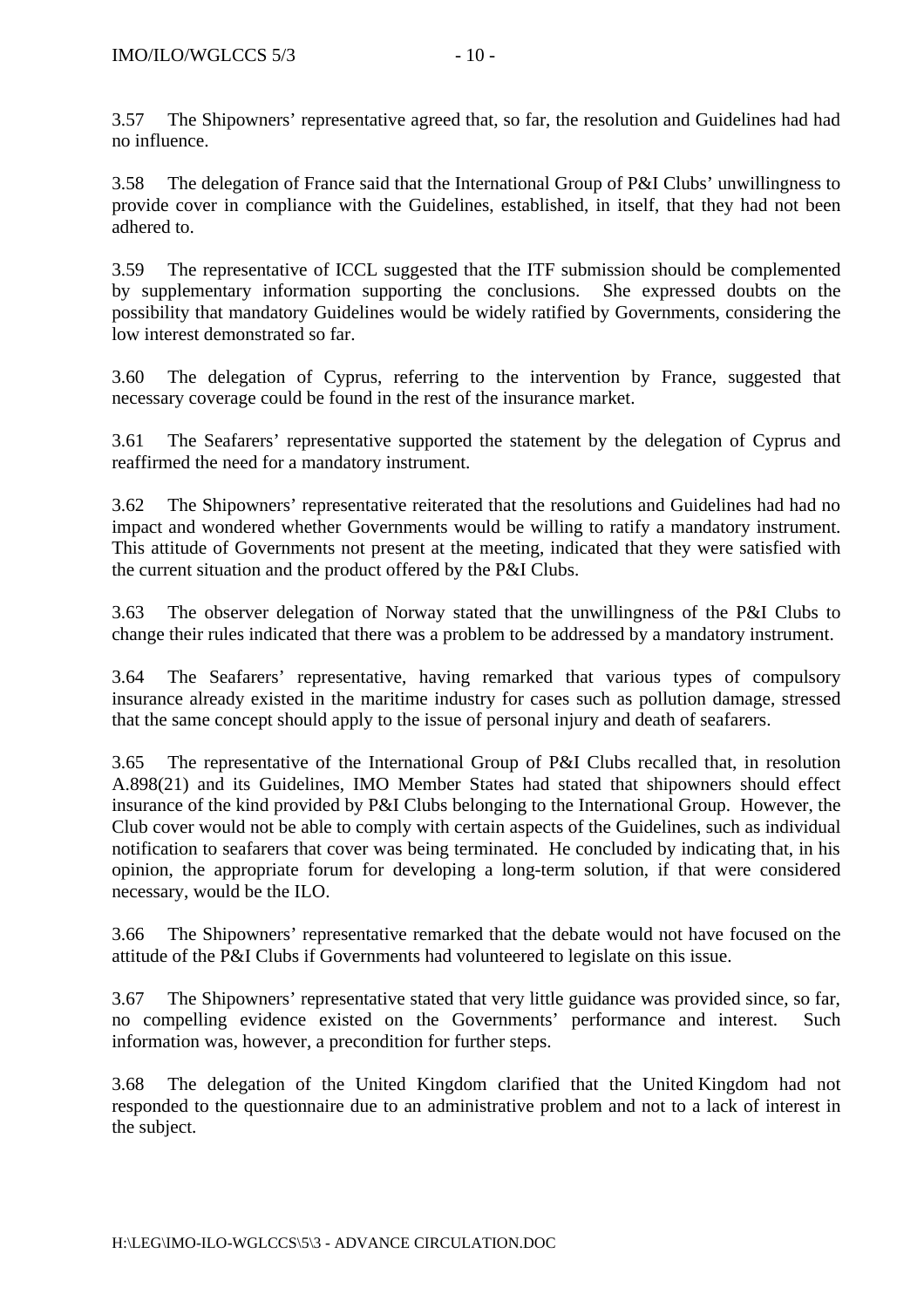3.69 The Seafarers' representative observed that the responsibility to provide fundamental rights to protect seafarers had not been discharged by the existing Guidelines. Something had to be done, and it was not important to consider who would provide the appropriate insurance. He referred to an earlier remark made by the observer delegation of Norway and reiterated that issues such as retrospective withdrawal of cover under Club rules needed to be addressed. He expressed the opinion that the Joint Working Group needed to become proactive and firmly pursue the development of a mandatory instrument, that this could not be affected by Club rules.

3.70 The Shipowners' representative reiterated that a re-issuing of the questionnaire was one way to provide the information needed for further steps. She also asked if the Joint Secretariat or Governments present had any other ideas about how to obtain opinions and reports from more Governments.

3.71 The delegation of the United States stated that the evidence collected showed that the resolution had had no impact on national legislation. In his opinion, the resolution had not met its goals, and it was a matter for the Joint Working Group to assess and discuss whether or not a mandatory instrument was needed. United States' support for a mandatory instrument was, he said, contingent upon an exemption for countries which already afford greater statutory or common law protection for their seafarers. This exemption would be consistent with the resolution, which exempted flag States whose existing law met or exceeded the standards set by the resolution and Guidelines. The United States concurred with the delegations of Cyprus and France, which had already expressed support for a mandatory instrument.

3.72 The observer delegation of Norway expressed the view that this matter concerned seafarers' fundamental rights. That, in itself, should be sufficient to conclude that there is a compelling need for a mandatory instrument in this area. The delegation therefore recommended that the Joint Working Group should reach a conclusion at this session that a mandatory instrument was necessary.

3.73 This position was supported by the other Government delegations which intervened. In particular, the delegation of Cyprus stated that the existing Guidelines should not prejudge or limit the content of the future mandatory instrument.

3.74 The Seafarers' representative stated that the P&I Clubs had not acted in accordance with the Guidelines, since no existing mandatory legislation obliged them to do so. His Group recommended that a mandatory instrument should now be developed, taking into account the fact that the preparation would require time.

3.75 The Shipowners' representative pointed out that the role of Governments was decisive in ensuring a level playing field. So far, however, no prediction could be made on the reaction of Member States' parliaments, since vital information was still missing.

3.76 Assuming that responsible flag States would take all necessary steps to ensure the protection of their seafarers, whilst others would not, the Seafarers' representative reiterated that only a mandatory instrument could provide for a level playing field. Moreover, an inclusion into the non-mandatory part B of the Code in the future ILO Consolidated Convention could not be agreed upon and would not replace a mandatory instrument.

3.77 A Shipowners' representative remarked that the Shipowners' Group took the proposed consolidated convention very seriously. She clarified that it believed that Part B of a future instrument was an important and fundamental element. The Shipowners also felt that adequate coverage would be made in the proposed Part A on Shipowners' liability within the proposed convention.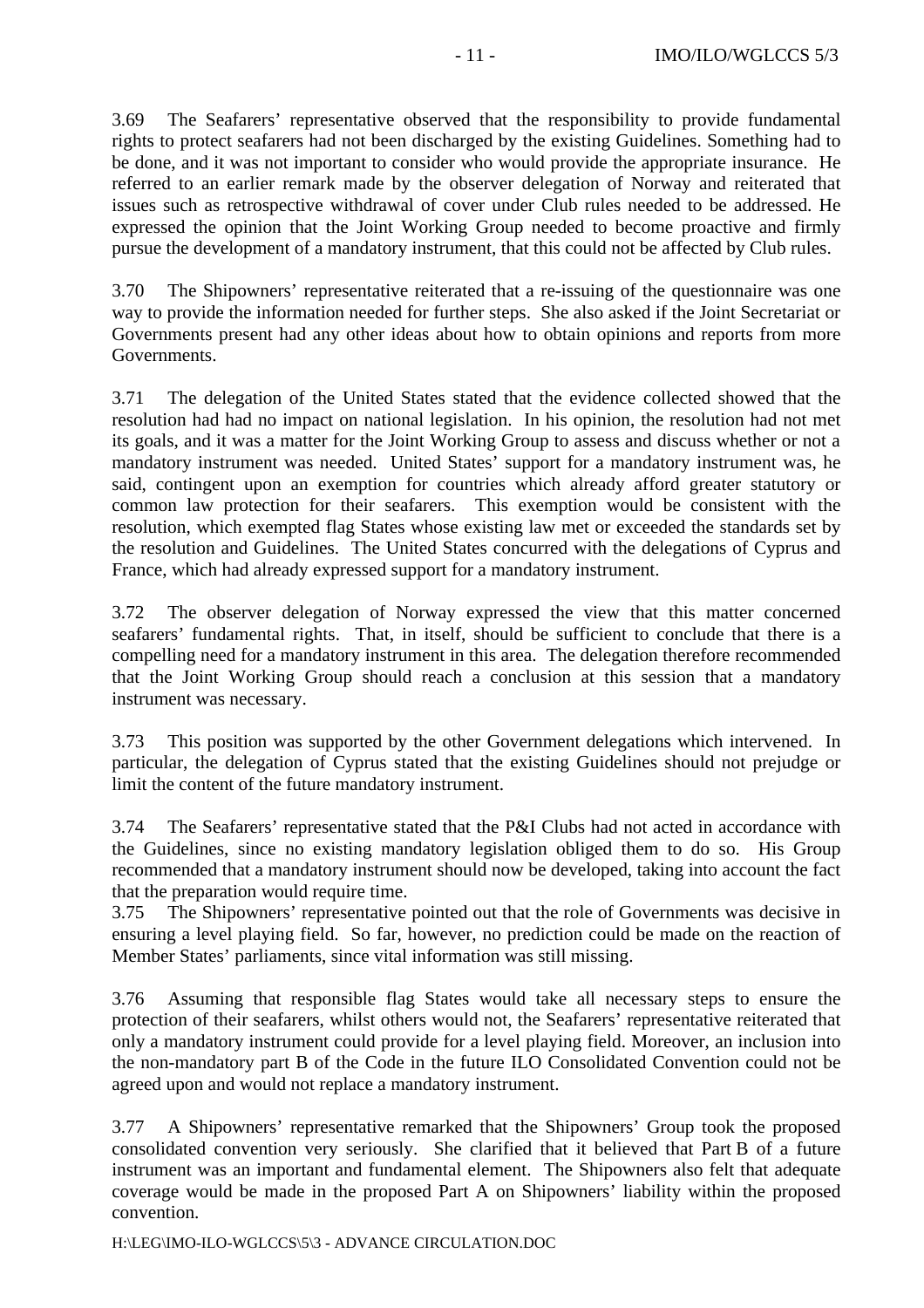3.78 The Seafarers' representative recalled the genesis of the discussion within the framework of the preparation of a general insurance regime. That general regime had later been divided into several subjects and the issue at stake constituted a missing link. That was the reason for establishing the Joint Working Group and for pursuing a mandatory solution. Moreover, the complex and sensitive issues which arose, for example the "pay to be paid" rule, had frequently been discussed within the IMO Legal Committee, and had the capacity to disrupt the ILO process severely.

3.79 The representative of the International Group of P&I Clubs reiterated that in the light of the information collected, there was no need for a mandatory solution. The great majority of the States that had replied to the questionnaire had domestic legislation in place that met or exceeded the Guidelines' recommended standards. He suggested that the fact this was true of most States might be the reason why so few States had responded to the questionnaire. There was therefore no compelling reason to develop a mandatory solution and States were therefore unlikely to ratify a Convention that may conflict with domestic employment and welfare law, which was often not restricted to seafarers, but included other members of the workforce.

3.80 The Shipowners' representative stressed that her Group fully shared the necessity to protect the seafarers' interests, whenever they were endangered. Although there was no provision in the Guidelines to develop an instrument, the Joint Working Group could recommend to the respective Governing Bodies to allow for the preparation of more practical proposals than the present ones.

3.81 The Seafarers' representative drew the attention of the Joint Working Group to issues such as one-ship companies, which had no assets left once bankrupt.

3.82 At the end of the debate it appeared that:

- (1) The Seafarers and the four Governments which spoke expressed the view that the current situation was no longer acceptable, and saw no reasons for resending the questionnaire. They were in favour of moving towards a mandatory solution.
- (2) The Shipowners believed that the present P&I coverage was satisfactory and that no other technical solutions were necessary. They also expressed the view that the questionnaire should be resent and that no conclusions should be drawn until further data had been collected and evaluated.
- (3) The Social Partners and the Governments were of the view that neither resolution A.931(22) nor the associated Guidelines had had any impact so far.

3.83 The Joint Working Group agreed that, if it was to fulfil its mandate, it was necessary to go back to the IMO Legal Committee and the ILO Governing Body with proposals and recommendations for future actions on the issue of claims for compensation in case of death and personal injury.

3.84 The Joint Working Group agreed to recommend to the IMO Legal Committee and the ILO Governing Body that the time had come for the two bodies to authorize the Group to proceed with the development of longer-term sustainable solutions to address the problems of financial security with regard to compensation in case of death and personal injury and that such solutions should be of a mandatory character.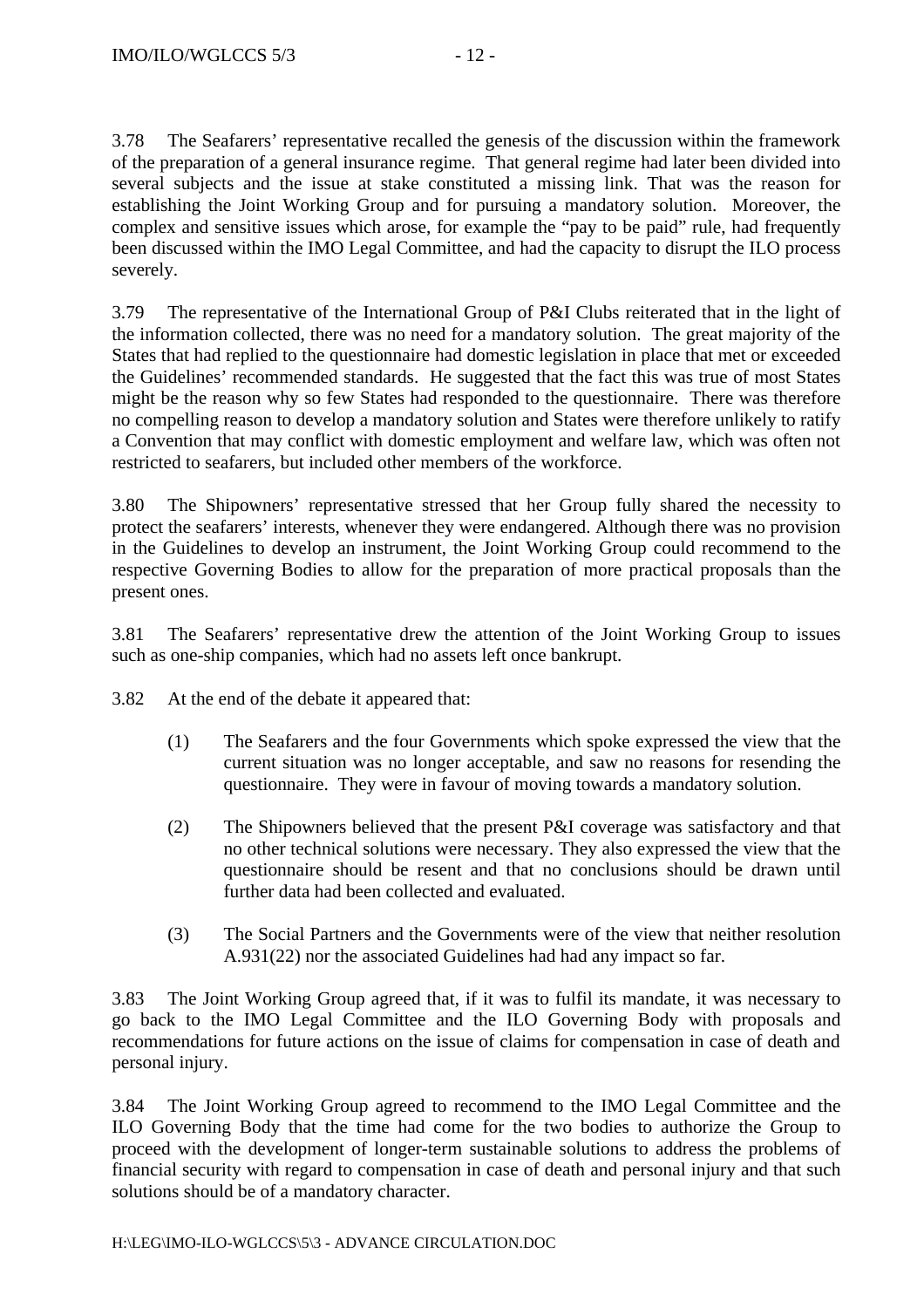3.85 In this respect, the Joint Working Group also agreed to advise and seek the concurrence of the IMO Legal Committee and the ILO Governing Body with the following principles:

- (1) Bearing in mind the reservation expressed by the Social Partners on the text of resolution A.931(22) and of the associated Guidelines, neither resolution A.931(22) nor the associated Guidelines should prejudice, or serve as a precedent constraining, in any way whatsoever, the eventual mandatory solution;
- (2) The eventual mandatory solution should not in any way interfere, affect, erode or in any way whatsoever, diminish any rights or remedies seafarers may enjoy in a particular State under an existing legal framework.

3.86 In the case that the IMO Legal Committee and the ILO Governing Body were to accept the recommendation of the Joint Working Group contained in paragraph 3.84 and concur with the views expressed in paragraph 3.85, the Group also agreed, subject to the provisions of paragraph 3.87 below, to recommend that the IMO Legal Committee and the ILO Governing Body also authorize the Joint Secretariat to prepare suggestions, including possible headings, concepts and likely outlines of contents of possible mandatory solutions for the consideration of the Joint Working Group at its next session.

3.87 The Joint Working Group instructed the Joint Secretariat to circulate the outcome of the discussions of the IMO Legal Committee and the ILO Governing Body on the recommendations of the Working Group contained in paragraphs 3.84, 3.85 and 3.86 as soon as possible in order to enable the Social Partners and the Governments to make their own written submission on the format and content of possible eventual mandatory solutions as soon as possible.

3.88 The Shipowners agreed to the Seafarers' representative's request to meet before the next session of the Joint Working Group. However, she stated that it would be impossible to prejudge the outcome of this meeting.

## **4 Possible revision of the Joint Working Group's terms of reference**

4.1 The Joint Working Group agreed to revise its terms of reference, the text of which is contained in Annex 3 to this report.

## **5 Any other business**

5.1 The Joint Working Group approved, after debate, its Guidelines on method of work, the text of which is contained in Annex 4 to this report.

## **6 Adoption of the report**

6.1 The Joint Working Group approved its report for its fifth session, as contained in the present document, but, in this connection, the Seafarers' representative commented that his Group considered that the text which came from the small working group which met aside did not fully reflect the debate in the Plenary and the support the Governments had given to the Seafarers' position on the need for a mandatory solution.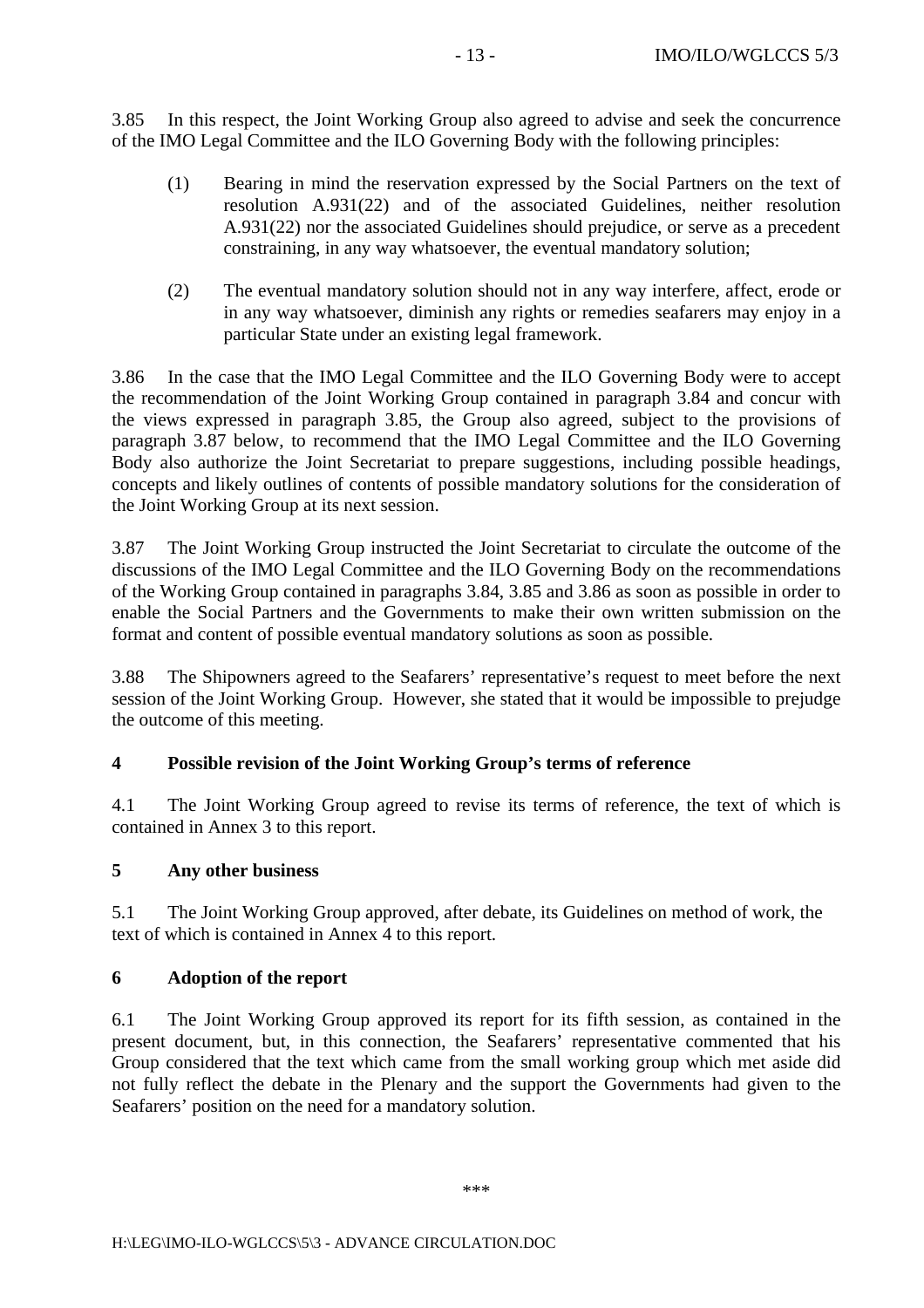#### **DRAFT CIRCULAR LETTER**

#### **REPORTING CASES OF ABANDONMENT**

1 The Secretary-General of the IMO and the Director-General of the ILO have the honour to refer to the Resolution A.930(22) (the Resolution) and Guidelines on the Provision of Financial Security in case of Abandonment of Seafarers (the Guidelines) adopted by the Assembly of the IMO and the Governing Body of the ILO on 17 December 2001 and on 16 November 2001 respectively.

2 Operative paragraph 8 of the Resolution calls on Member Governments and nongovernmental organizations with consultative or observer status in the IMO or the ILO to record instances of abandoned seafarers and to provide data to the IMO or the ILO whenever requested.

3 With a view to giving effect to this provision, the IMO Legal Committee, at its eighty-sixth session (28 April – 2 May 2003) and the ILO Governing Body at its 286<sup>th</sup> session in March 2003, have instructed the Secretariats of the two Organizations to issue six monthly reports of all incidents of abandonment<sup>1</sup> reported to the Organizations, and in addition on an annual basis, composite reports accompanied by an analysis of the situation and an indication whether the frequency of incidents is increasing or decreasing and advising on any new feature or pattern of significance. As a result Circular Letter No. 2486 was issued providing a standardized form for reporting such incidents.

4 The Joint IMO/ILO Ad Hoc Expert Working Group on Liability and Compensation Regarding Claims for Death, Personal Injury and Abandonment of Seafarers during its fifth session  $(12 - 14$  January 2004), when studying the cases of abandonment which were reported, found that it was necessary to amend the form which is annexed to Circular Letter No. 2486 so as make provisions for recording any comments or observations which either the party which has submitted the report or any other Member Governments and non-governmental organizations with consultative or observer status in the IMO or the ILO wishes to put forward.

The revised form to be used when reporting cases of abandonment is annexed to this Circular Letter.

 $\overline{a}$ 

<sup>&</sup>lt;sup>1</sup> "Abandonment" is defined in the Guidelines on Provision of Financial Security in case of Abandonment of Seafarers as follows:

<sup>&</sup>quot;Abandonment is characterised by the severance of ties between the shipowner and the seafarer. Abandonment occurs when the shipowner fails to fulfil certain fundamental obligations to the seafarer relating to timely repatriation and payment of outstanding remuneration and to provision of the basic necessities of life, *inter alia,* adequate food, accommodation and medical care. Abandonment will have occurred when the master of the ship has been left without any financial means in respect of ship operation".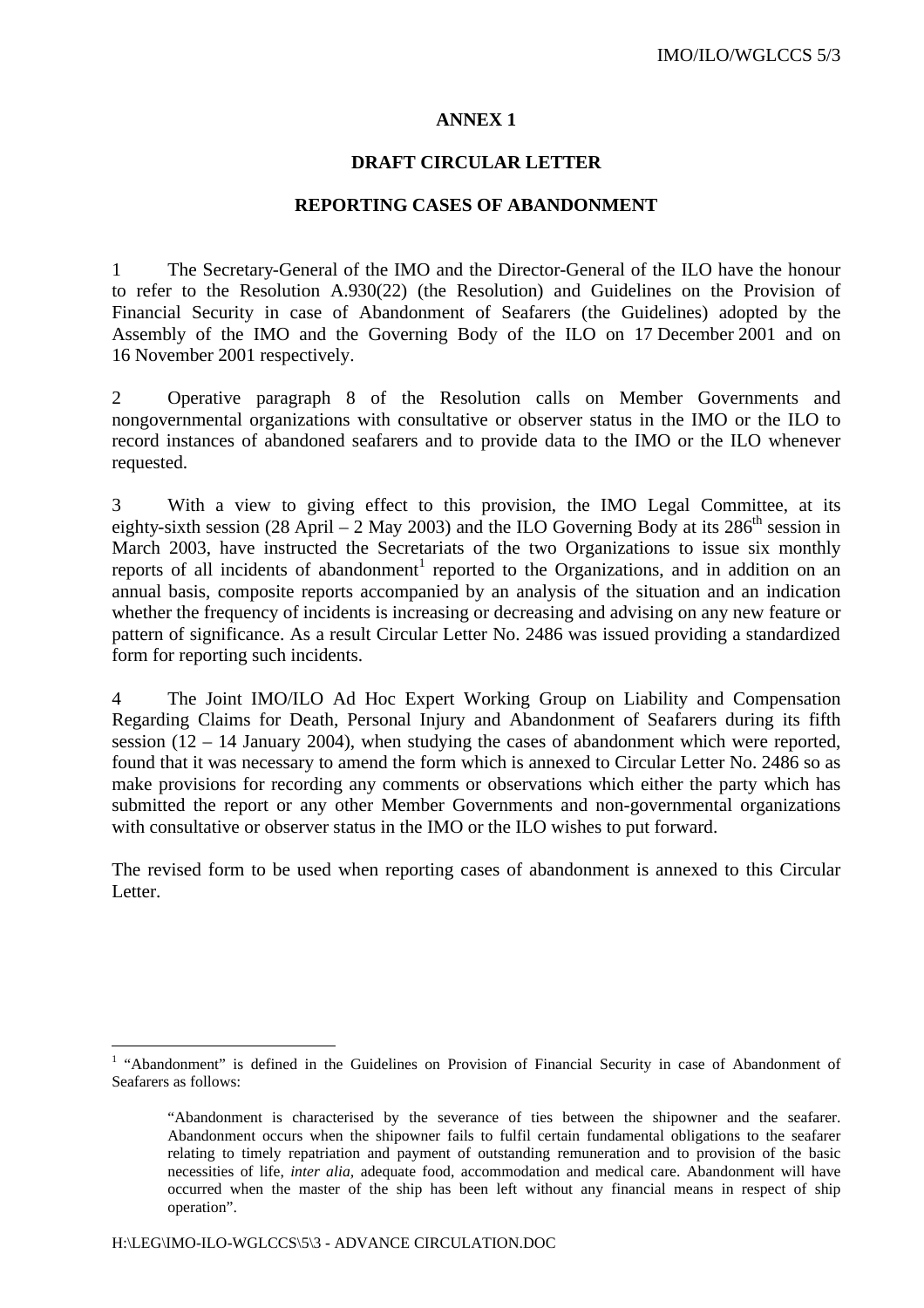5 The Joint IMO/ILO Ad Hoc Expert Working Group recalled that its mandate included the task of monitoring and assessing the impact and the effectiveness of the Resolution and of the associated Guidelines. The Working Group also recalled that it has been instructed to establish whether the frequency of cases of abandonment is increasing or decreasing and to advise on any new feature or pattern of significance. To facilitate this mission the criterion to be used in determining whether a case of abandonment exists is the definition of abandonment contained in the Guidelines.

6 Member States and organizations are requested to complete the form, attached as Annex to this Circular Letter:

- (1) to report a case of abandonment for the first time;
- (2) to report the status of repatriation of affected seafarers or the status of payment of any outstanding remuneration; and
- (3) to submit any comments or observations in connection with a reported case of abandonment.

7 Cases of abandonment and the subsequent repatriation of affected seafarers or the payment of any outstanding remunerations should be reported as soon as practicable.

8 Member Governments and non-governmental organizations with consultative or observer status in the IMO or the ILO have the opportunity to submit comments and observations on a reported cases of abandonment. Any reporting discrepancies relating to a particular case should be included in the six monthly and in the annual composite reports to be prepared by the Secretariats.

9 Any Member Government or organization submitting information may attach to its submission any supporting documentation it considers necessary.

10 All information relating to cases of abandonment should be sent to either of the following addresses, preferably in electronic format:

- IMO, 4 Albert Embankment, London SE1 7SR, United Kingdom, info@imo.org Mr. G. Librando, Senior Legal Officer at the above address, glibrando@imo.org
- ILO, 4 Rue des Morillons, 1211 Geneva 4, Switzerland, marit@ilo.org Mrs. C. Doumbia-Henry, Director, Sectoral Activities at the above address, doumbia@ilo.org
- **11** The attached form of reporting should be used when:
	- (1) reporting cases of abandonment which occur on or after 1 January 2004 or submitting comments thereto; and
	- (2) reporting, after the date of issue of this Circular Letter, cases of abandonment which occurred during 2003;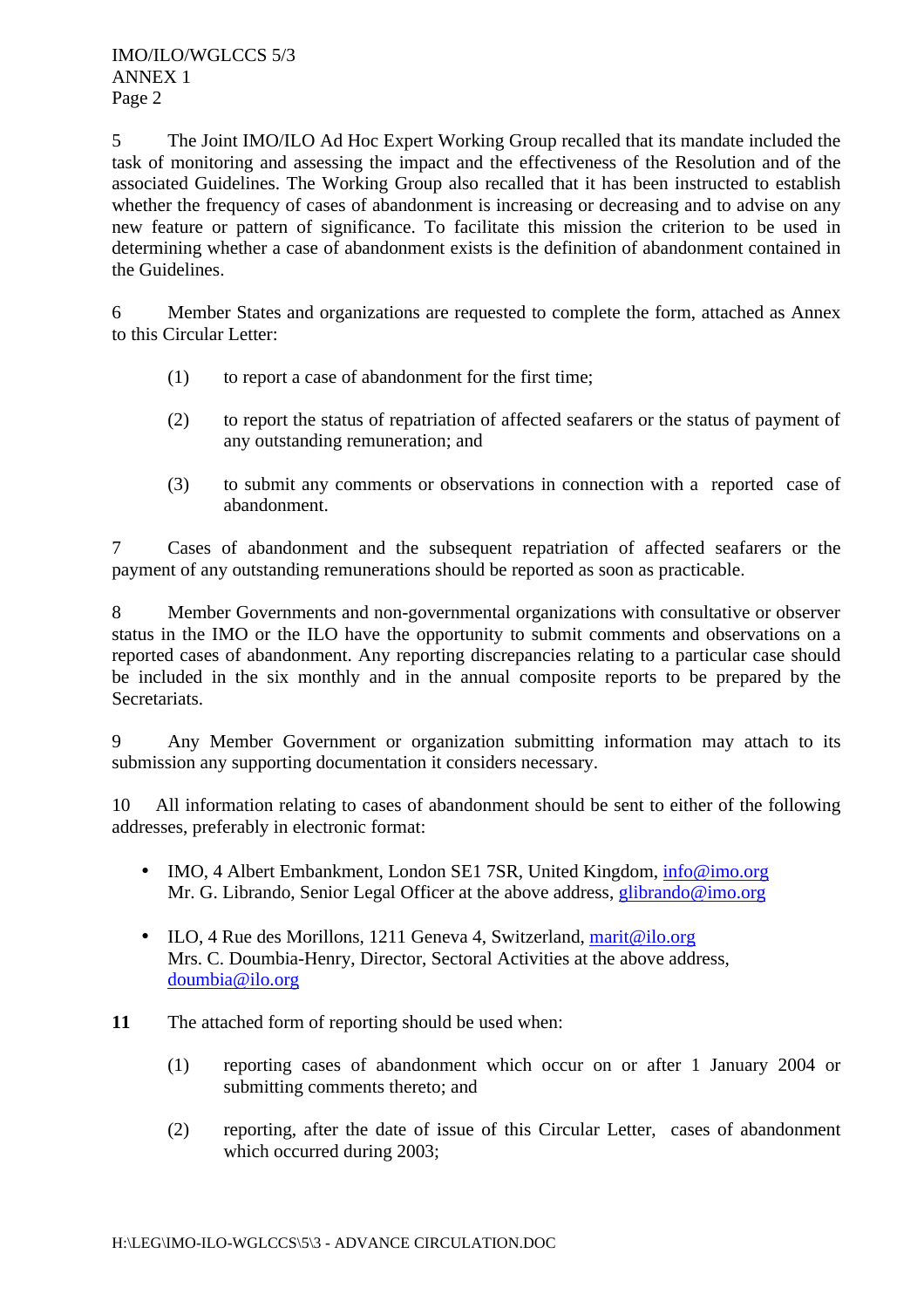(3) submitting, after the date of issue of the Circular Letter, comments relating to cases of abandonment reported as having occurred during 2003.

12 In addition if a Member Government or organization decides, after the date of issue of this Circular Letter, to report cases of abandonment which occurred during 2002, or to submit any comments relating to such cases, the attached form should also be used.

13 This Circular Letter replaces and supersedes Circular Letter No. 2486.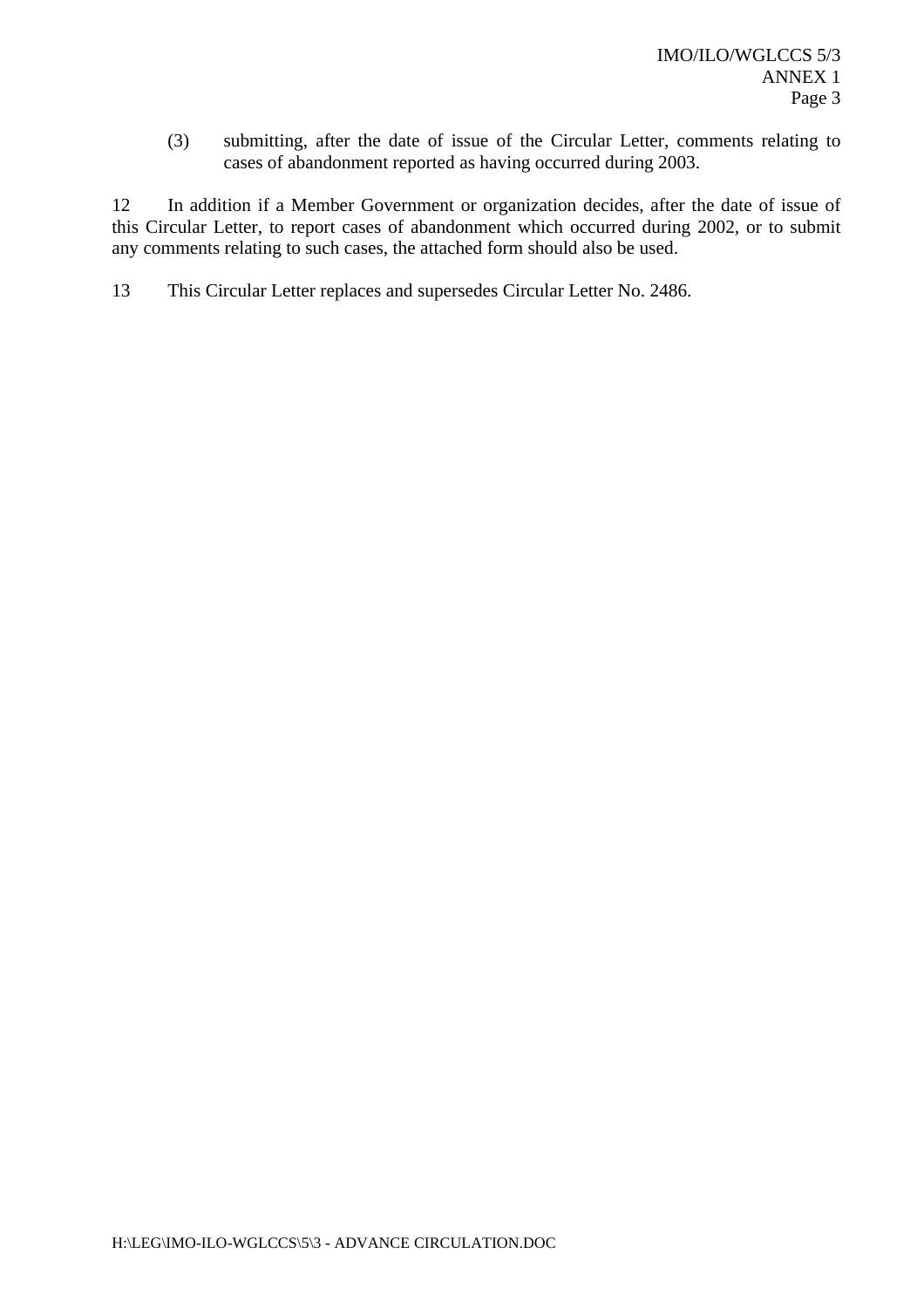| <b>Name</b><br>of<br>Ship | Flag | <b>IMO</b><br><b>Number</b> | <b>Number</b><br>of<br>seafarers | <b>Nationality</b><br>of<br>seafarers | <b>Name</b><br>of<br>port | <b>Circumstances</b><br>of<br>abandonment<br>(Please<br>provide<br>relevant<br>details) | Date of<br>abandonment | Date of<br>notification<br>of the flag<br><b>State</b> | <b>Actions</b><br>taken<br>(Please<br>provide<br>relevant<br>details) | <b>Status of</b><br>repatriation | <b>Status of</b><br>payment of<br>outstanding<br>remuneration | <b>Reporting</b><br>Member<br>Government<br>or<br>organization | Comments <sup>2,3</sup> |
|---------------------------|------|-----------------------------|----------------------------------|---------------------------------------|---------------------------|-----------------------------------------------------------------------------------------|------------------------|--------------------------------------------------------|-----------------------------------------------------------------------|----------------------------------|---------------------------------------------------------------|----------------------------------------------------------------|-------------------------|
|                           |      |                             |                                  |                                       |                           |                                                                                         |                        |                                                        |                                                                       |                                  |                                                               |                                                                |                         |
|                           |      |                             |                                  |                                       |                           |                                                                                         |                        |                                                        |                                                                       |                                  |                                                               |                                                                |                         |
|                           |      |                             |                                  |                                       |                           |                                                                                         |                        |                                                        |                                                                       |                                  |                                                               |                                                                |                         |
|                           |      |                             |                                  |                                       |                           |                                                                                         |                        |                                                        |                                                                       |                                  |                                                               |                                                                |                         |

## **Form to be used when providing information on cases of abandonment**

| Is this a follow-up submission to a previously reported case of abandonment?                                                                    | $2$ Yes | $?$ No |
|-------------------------------------------------------------------------------------------------------------------------------------------------|---------|--------|
| Is this a submission of comments or observation relating to a reported case of abandonment?<br>(if Yes, indicate who is making this submission) | ? Yes   | $?$ No |

<sup>&</sup>lt;sup>2</sup> When submitting comments or observations at least the columns headed name of ship, flag, IMO Number and date of abandonment should be completed, in order to enable the easy identification of the case. All comments and observation should be entered under the column headed Comments together with any associated explanations.

 $3$  The Member Government or organization submitting the comments or observation should be indicated in the six monthly and in the annual composite reports.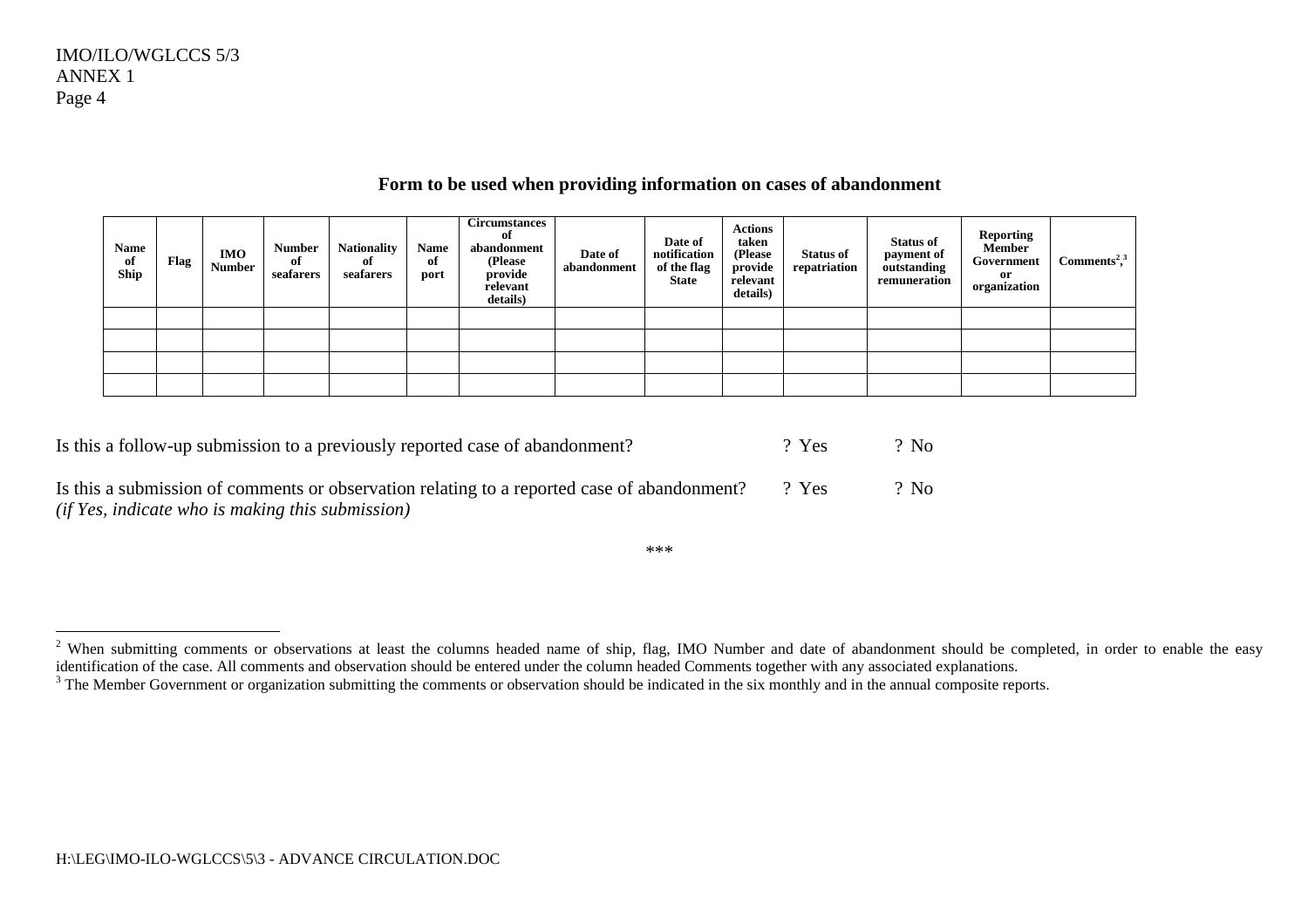#### **DRAFT CIRCULAR LETTER**

## **MONITORING THE IMPLEMENTATION OF THE GUIDELINES ON PROVISION OF FINANCIAL SECURITY IN CASE OF ABANDONMENT OF SEAFARERS ADOPTED BY RESOLUTION A.930(22)**

1 The Joint IMO/ILO Ad Hoc Expert Working Group on Liability and Compensation Regarding Claims for Death, Personal Injury and Abandonment of Seafarers during its fifth session (12-14 January 2003), reviewed the replies received to the questionnaire on monitoring the implementation of the resolution A.930(22) and of the Guidelines on provision of financial security in case of abandonment of seafarers which have been adopted with this resolution which is attached as Annex 1 to Circular Letter No. 2457.

2 The Joint IMO/ILO Ad Hoc Expert Working Group noted, with regret, that only very few Member Governments, namely only 12, had submitted replies to the questionnaire.

2.1 Eight of the 12 Member Governments that replied to this questionnaire do not have a legal definition of abandonment. It seems, however, that mechanisms often exist to address these problems at the national level. Due to differing legal systems, mechanisms to deal with abandonment vary greatly in their coverage and effectiveness. Furthermore, the terminologies used to describe these situations also vary considerably and various items, other than "abandonment", are used to describe the matter. In addition, the issues addressed vary considerably and do not necessarily include all the aspects contained in the definition of abandonment contained in the Guidelines.

2.2 The Member Governments that responded often have mechanisms to address the problems of their own nationals and of foreign seafarers on ships flying their flag. However, the situation of foreign seafarers working aboard ships flying a foreign flag in their ports is often not specifically addressed by national legislation.

2.3 The national systems in place to deal with abandonment cases vary widely. While most areas (such as repatriation and health care) seem to be covered by national legislation, differences exist regarding the payment of wages, as well as the provision of food and accommodation. Limitations and inconsistencies exist that result in the Guidelines not being fully applied.

2.4 No changes to legislation as a result of the Guidelines have yet occurred. Three Member Governments of the 12 that responded have indicated that they are willing to amend their legislation but not necessarily in accordance with the Guidelines.

2.5 The assignment of focal points by countries constitutes a step towards implementation of rules in this area.

2.6 Based on the data received so far, the Joint Working Group determined that the resolution and the Guidelines had not yet been fully implemented. This preliminary determination is subject to possible revision at the Group's next session.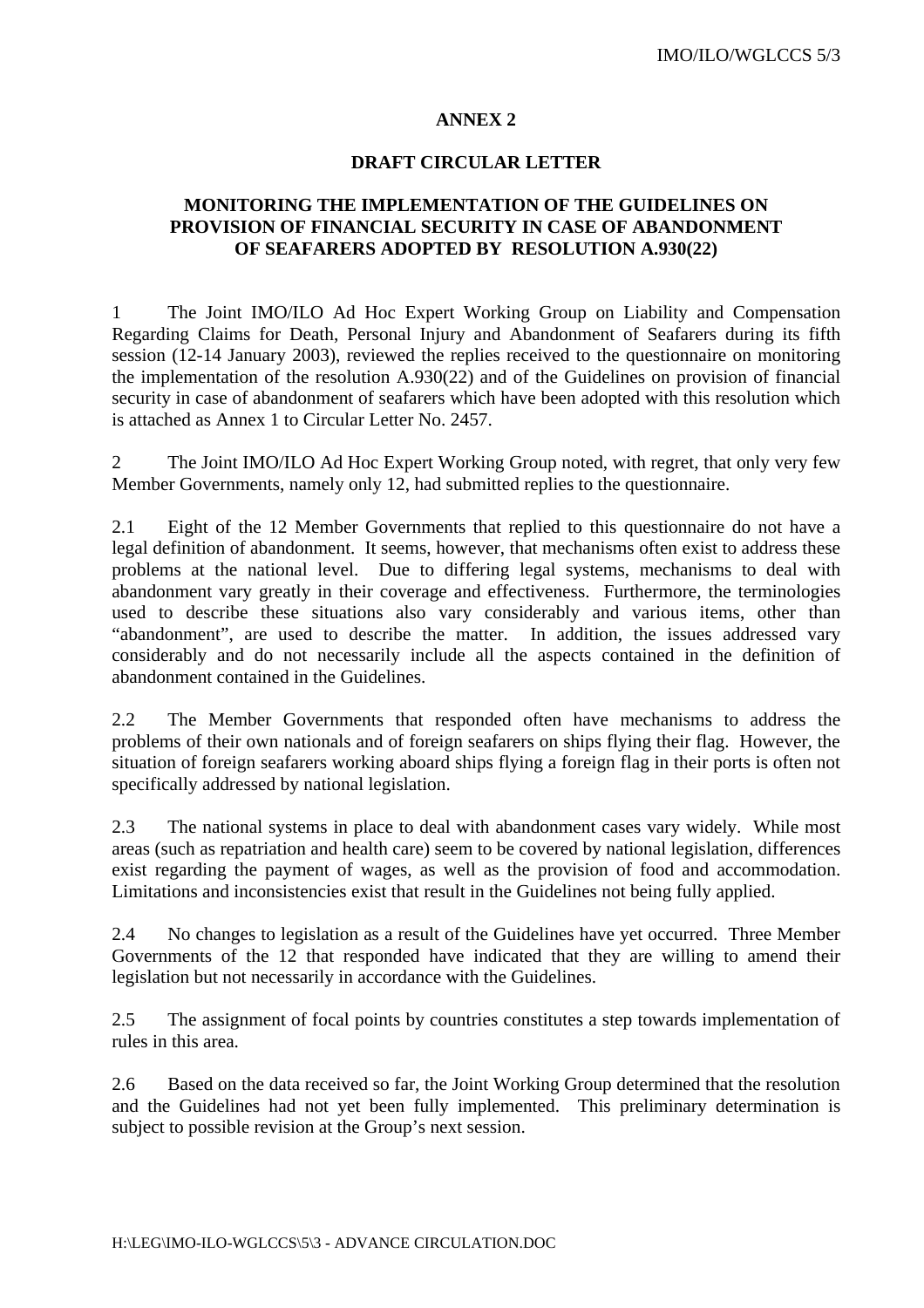2.7 On the basis of a study, the replies received to the questionnaire and in view of the number of cases of abandonment which have been reported, the Seafarers and some Governments considered that the only way forward would be to recommend the drafting of a mandatory instrument.

2.8 However, the Shipowners and some Governments were of the view that, in the light of the limited data available and the fact that the resolution and the Guidelines had not yet been fully implemented, it was premature to make such a decision at this stage.

2.9 The Joint Working Group agreed, that after five sessions, the time had come for the Group to reach decisions on the advice to be offered to the IMO Legal Committee and the ILO Governing Body on whether a longer-term sustainable solution will be required to deal with cases of abandonment and thus agreed to take its final decision at its next session, on the recommendation to be made to the ILO Governing Body and to the IMO Legal Committee.

2.10 The Group also agreed that a renewed attempt to collect additional answers to the questionnaire and relevant data would be useful.

2.11 The Group noted the Seafarers' view that the only viable way forward to resolve issues relating to abandonment is through the development and adoption of a binding mandatory instrument in the light of the lack of implementation of the Guidelines.

3 The Joint IMO/ILO Expert Working Group decided:

- to resend the questionnaire, as revised, annexed to this draft circular letter;
- to emphasize to Member Governments the importance of a rapid and comprehensive answer to be received by [1 November 2004] at the latest;
- to review, at its next session in [Spring] 2005, the preliminary determination regarding the implementation of the resolution and of the Guidelines in the light of all the answers to the questionnaire and date relating to abandonment available at that time; and
- to take its final decision at its next session on the recommendation to be made to the ILO Governing Body and to the IMO Legal Committee.

4 Further details on the discussions of the matter by the Joint IMO/ILO Ad Hoc Expert Working Group may be found in paragraphs 3.1 to 3.88 of the report of its fifth session (document IMO/ILO/WGLCCSS/5/3).

5 The Joint IMO/ILO Ad Hoc Expert Working Group at its fifth session reviewed and to some extent, revised the questionnaire which is attached as Annex I to this circular. Some modifications have been introduced to some of the questions and the form to be used for reporting cases of abandonment has been replaced to ensure consistency with the one included in the draft circular letter contained in Annex 1 to this report.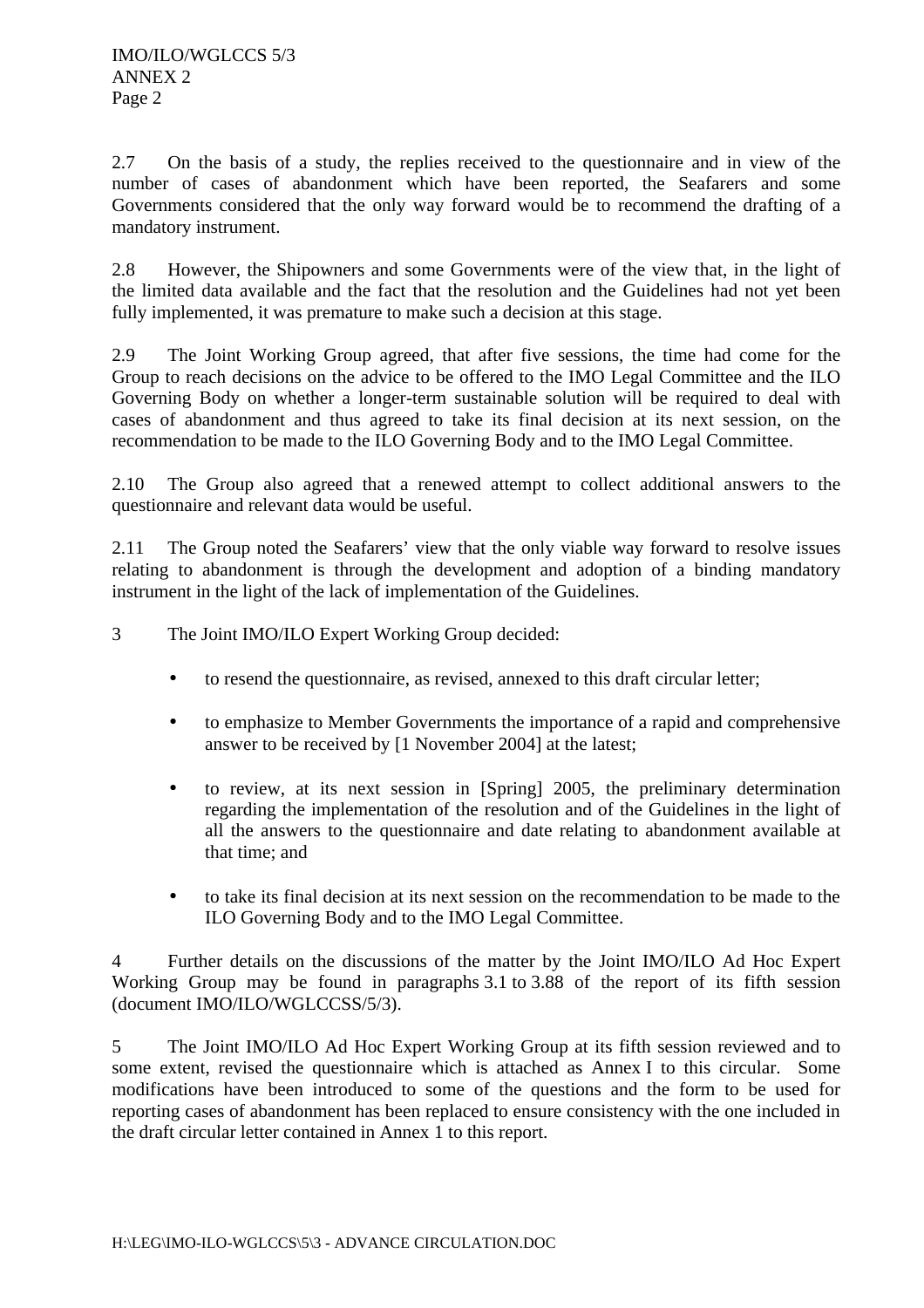6 The purpose of the questionnaire is to collect information on steps taken by Member Governments concerning the implementation of the Guidelines, action taken to solve cases of abandonment and difficulties encountered in the implementation of resolution A.930(22) and of the associated Guidelines, a copy of which is contained in Annex II to this circular.

7 Member Governments are urged to complete and submit the attached questionnaire as soon as possible. The information collected will be submitted to the sixth session of the Joint IMO/ILO Ad Hoc Expert Working Group, scheduled to take place in the Spring of 2005, in order to enable the Joint Working Group to progress its mandate.

8 Those Member Governments which have already submitted answers to the questionnaire which has been issued under the cover of Circular Letter No. 2457, may wish to consider submitting supplementary or additional information, in particular, for example, in relation to issues they have either indicated that the matter was not dealt with at the national level or the matter was being considered for further action. Furthermore, they may wish to consider submitting information relating to cases of abandonment which occurred since their previous submission or supplementary information to previous reported cases.

9 The completed questionnaires should be sent to either of the following addresses, preferably in electronic format:

- IMO, 4 Albert Embankment, London, SE1, 7SR, United Kingdom, info@imo.org Mr. G. Librando, Senior Legal Officer at the above address, glibrando@imo.org
- ILO, 4 Rue des Morillons, 1211 Geneva 4, Switzerland, marit@ilo.org Mrs. C. Doumbia-Henry, Director, Sectoral Activities at the above address, doumbia@ilo.org

10 All aspects of Circular Letter No. 2457, dealing with the issues of abandonment of seafarers and in particular Annex 1 of the aforesaid Circular Letter are superseded and replaced by the present Circular Letter.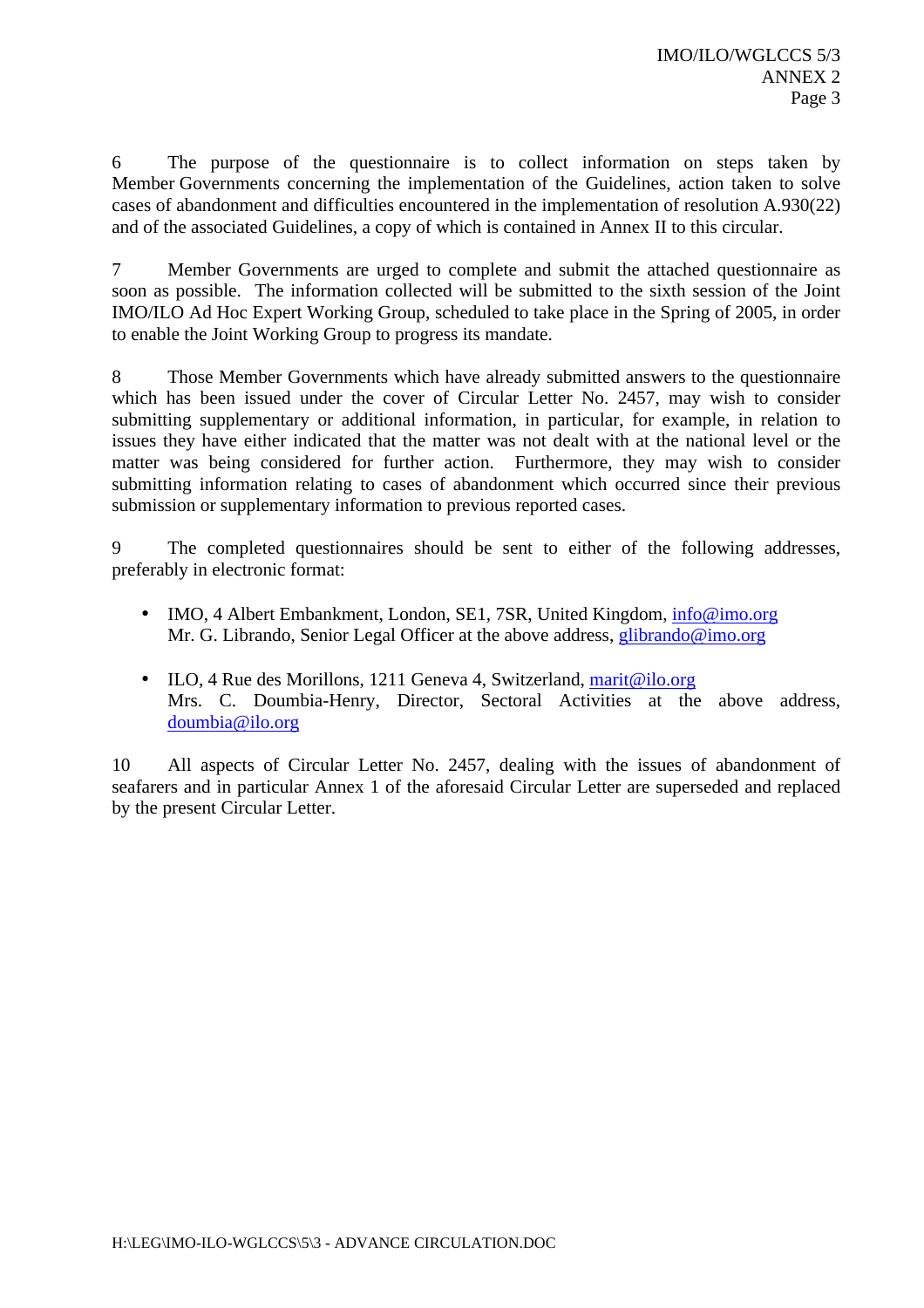## ANNEX I

## **QUESTIONNAIRE ON MONITORING THE IMPLEMENTATION OF THE RESOLUTION AND GUIDELINES ON PROVISION OF FINANCIAL SECURITY IN CASE OF ABANDONMENT OF SEAFARERS<sup>4</sup>**

## **I. Question concerning legislative and administrative arrangements, mechanisms and practices**

- 1 Questions concerning your national laws and regulations:
	- (a) Do your laws and regulations contain a definition of abandonment?

Yes No

If Yes, please provide a copy of the relevant provisions.

(b) If Yes to (a), does it cover the situation of abandonment occurring both on board ship and ashore?

It covers only the situation of abandonment occurring on board ship

It covers only the situation of abandonment occurring ashore

It covers both situations of abandonment mentioned above

(c) Abandonment has been defined in paragraph 2.1.3 of the Guidelines contained in the annex to Resolution.A.930 (22) as follows:

"Abandonment is characterised by the severance of ties between the shipowner and the seafarer. Abandonment occurs when the shipowner fails to fulfil certain fundamental obligations to the seafarer relating to timely repatriation and payment of outstanding remunerations and to provision of the basic necessities of life, *inter alia*, adequate food, accommodation and medical care. Abandonment will have occurred when master of the ship has been left without any financial means in respect of ship operation"

If Yes to (a) above, to what extent is the definition of abandonment contained in your legislation consistent the definition included in Resolution A.930 (22)?

(d) If No to (a) above, have your courts or other authorities developed a practical definition of abandonment?

If Yes, what is the practical definition as developed by your courts or other authorities?

 $\overline{a}$ 

<sup>&</sup>lt;sup>4</sup> A copy of the resolution and Guidelines is attached as an Appendix to this Annex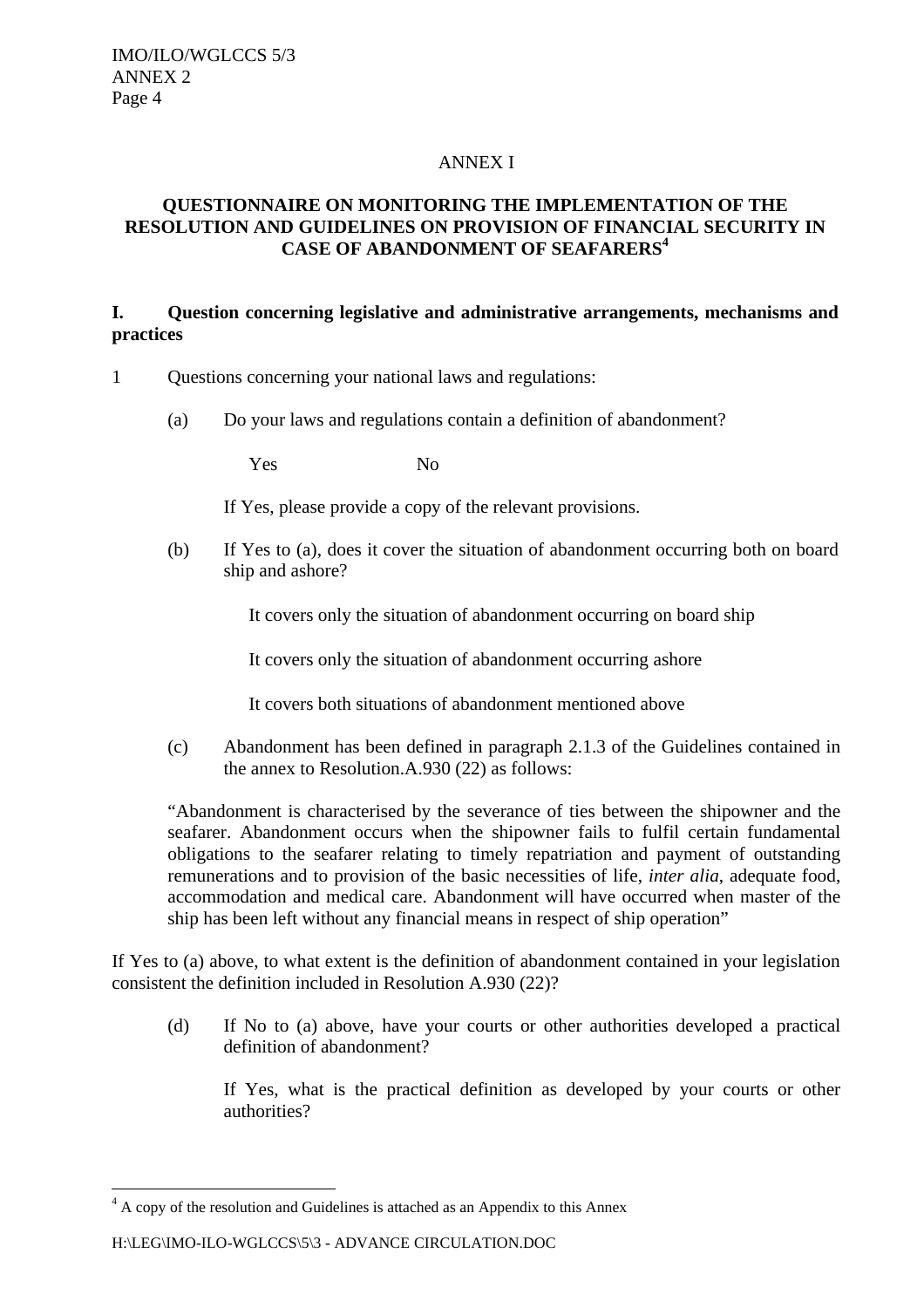(e) Who is covered by the definition contained in your national laws or regulations:

Your nationals on board ships entitled to fly your flag

Your nationals on board foreign-flagged ships

Foreign seafarers on board ships entitled to fly your flag

Foreign seafarers on board foreign-flagged ships in your ports?

2. Do your existing or proposed laws and regulations contain protection for seafarers, which give effect to or are substantially equivalent to the provision of the Guidelines in respect of:

| (a) | Repatriation                                             | Yes | N <sub>0</sub> |
|-----|----------------------------------------------------------|-----|----------------|
| (b) | Payment of wages                                         | Yes | N <sub>0</sub> |
|     | If Yes, please indicate period for which wages are paid. |     |                |
| (c) | Food and accommodation                                   | Yes | No             |
| (d) | <b>Health Care</b>                                       | Yes | N <sub>0</sub> |

3. In the framework of question 2 above, what systems or mechanisms concerning financial security concerning question 2 above do you have in place to give effect to the laws and regulations in respect of:

- (a) Your nationals on board ships entitled to fly your flag?
- (b) Your nationals on board foreign-flagged ships?
- (c) Foreign seafarers on board ships entitled to fly your flag?
- (d) Foreign seafarers on board foreign flag ships in your ports?

Please specify the system or mechanism of financial security in each case.

4. Has there been any changes in your laws, regulations or practice since the adoption of the Resolution A.930(22) and its entry into force on 1 January 2002?

Yes No

If Yes, please indicate the details.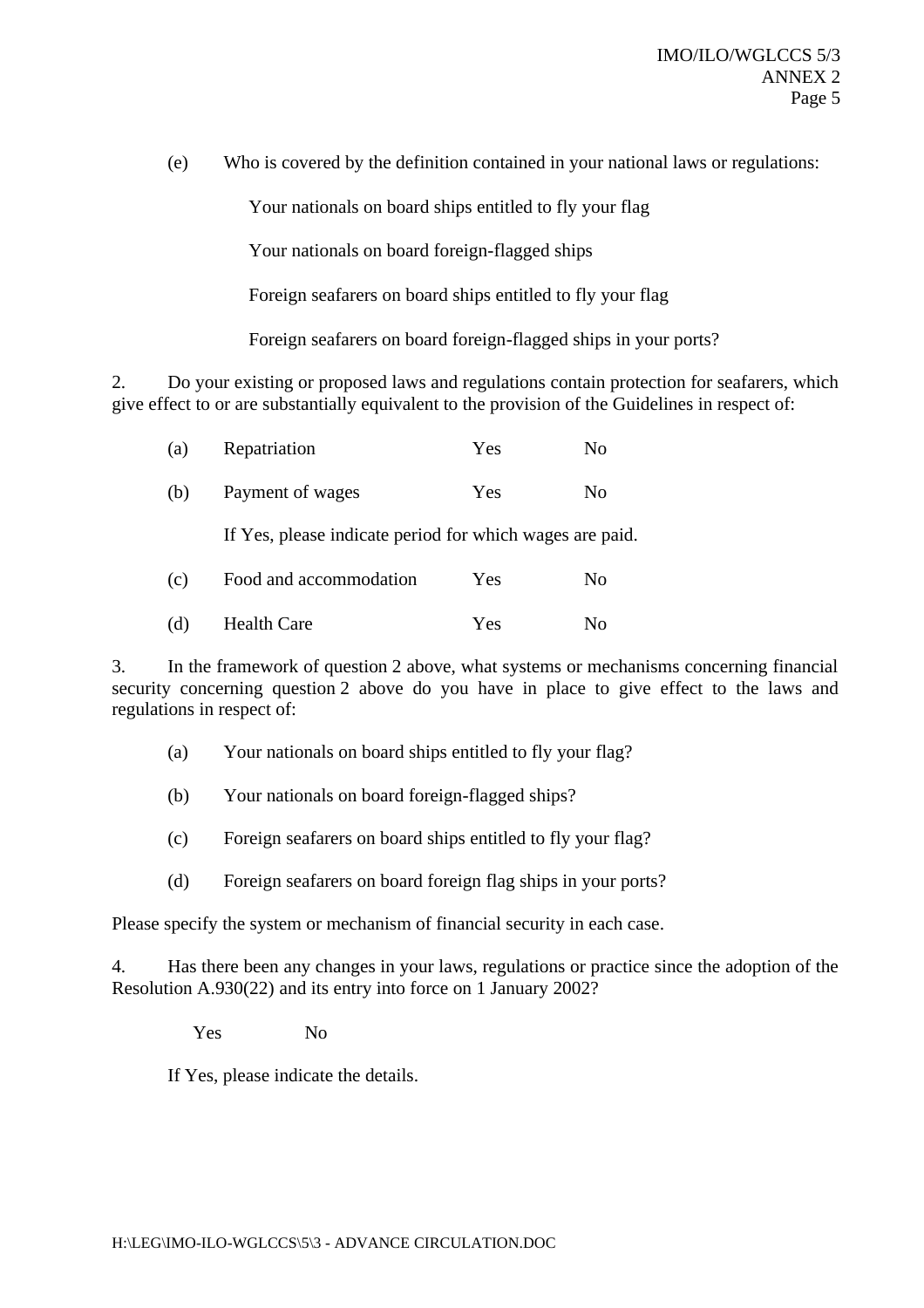5. Do you have any plans to change your laws, regulations or practice to comply with the requirements of Resolution A.930(22) in the near future?

Yes No

If Yes, please indicate the details.

6. Do you have any difficulties in implementing the Resolution A.930(22) or the Guidelines?

Yes No

If Yes, please describe these difficulties.

## **II. Questions concerning cases of abandonment**

7. Please provide information<sup>5</sup> using the form attached to this Questionnaire on cases of abandonment which occurred on or after 1 January 2002 and which:

- (a) Involved ships entitled to fly your flag;
- (b) Involved seafarers who are your nationals, irrespective of the flag the ship in question was/is entitled to fly;
- (c) Occurred in your ports, irrespective of the flag the ship in question was/is entitled to fly or the nationality of the affected seafarers.

8. What are the major difficulties you encounter in dealing with foreign seafarers abandoned in your ports?

Contact with flag State or consular authorities

Contact with State of nationality of the seafarer

Contact with other organizations

Absence of national arrangements for dealing with abandonment

Other, please indicate the details

9. As provided for in operative paragraph 7 of the Resolution, have you nominated a focal point(s) for dealing with cases of abandonment?

Yes No

 $\overline{a}$ 

If Yes, please provide relevant details: name, title, address, e-mail, facsimile etc.

 $<sup>5</sup>$  Draft circular letter contained in Annex 1 to this report also covers the issue of reporting cases of abandonment.</sup>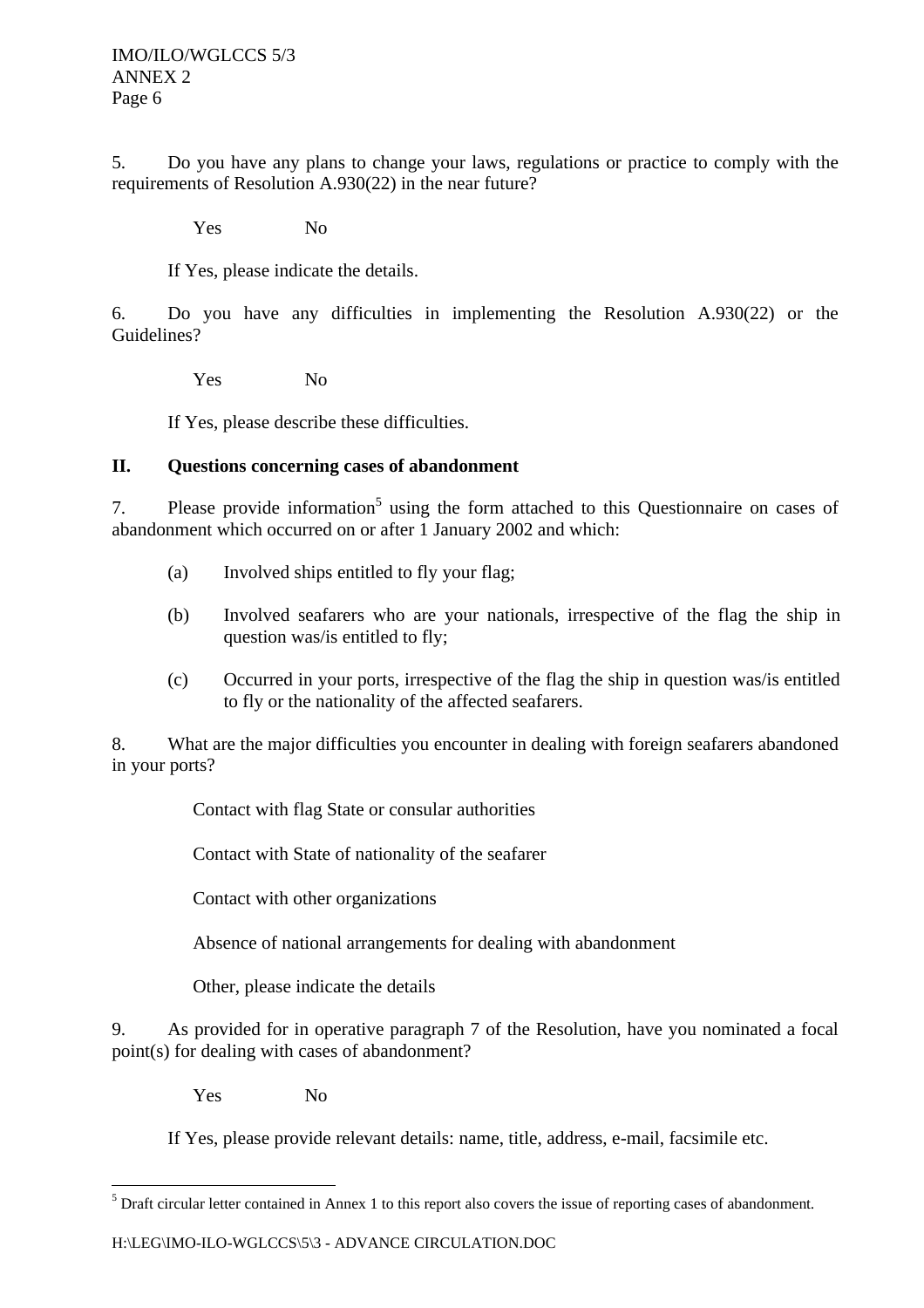## **Form to be used when providing information on cases of abandonment**

| <b>Name</b><br>of<br>Ship | Flag | <b>IMO</b><br><b>Number</b> | <b>Number</b><br>of<br>seafarers | <b>Nationality</b><br>of<br>seafarers | <b>Name</b><br>of<br>port | <b>Circumstances</b><br>of<br>abandonment<br>(Please)<br>provide<br>relevant<br>details) | Date of<br>abandonment | Date of<br>notification<br>of the flag<br><b>State</b> | <b>Actions</b><br>taken<br>(Please)<br>provide<br>relevant<br>details) | <b>Status of</b><br>repatriation | <b>Status of</b><br>payment of<br>outstanding<br>remuneration | Reporting<br>Member<br>Government<br>or<br>organization | $Comments^{\epsilon,7}$ |
|---------------------------|------|-----------------------------|----------------------------------|---------------------------------------|---------------------------|------------------------------------------------------------------------------------------|------------------------|--------------------------------------------------------|------------------------------------------------------------------------|----------------------------------|---------------------------------------------------------------|---------------------------------------------------------|-------------------------|
|                           |      |                             |                                  |                                       |                           |                                                                                          |                        |                                                        |                                                                        |                                  |                                                               |                                                         |                         |
|                           |      |                             |                                  |                                       |                           |                                                                                          |                        |                                                        |                                                                        |                                  |                                                               |                                                         |                         |
|                           |      |                             |                                  |                                       |                           |                                                                                          |                        |                                                        |                                                                        |                                  |                                                               |                                                         |                         |
|                           |      |                             |                                  |                                       |                           |                                                                                          |                        |                                                        |                                                                        |                                  |                                                               |                                                         |                         |

| Is this a follow-up submission to a previously reported case of abandonment?                      | $2$ Yes | $?$ No |
|---------------------------------------------------------------------------------------------------|---------|--------|
| Is this a submission of comments or observation relating to a reported case of abandonment? ? Yes |         | $?$ No |

*(if Yes, indicate who is making this submission)*

<sup>&</sup>lt;sup>6</sup> When submitting comments or observations at least the columns headed name of ship, flag, IMO Number and date of abandonment should be completed, in order to enable the easy identification of the case. All comments and observation should be entered under the column headed Comments together with any associated explanations.

 $<sup>7</sup>$  The Member Government or organization submitting the comments or observation should be indicated in the six monthly and in the annual composite reports.</sup>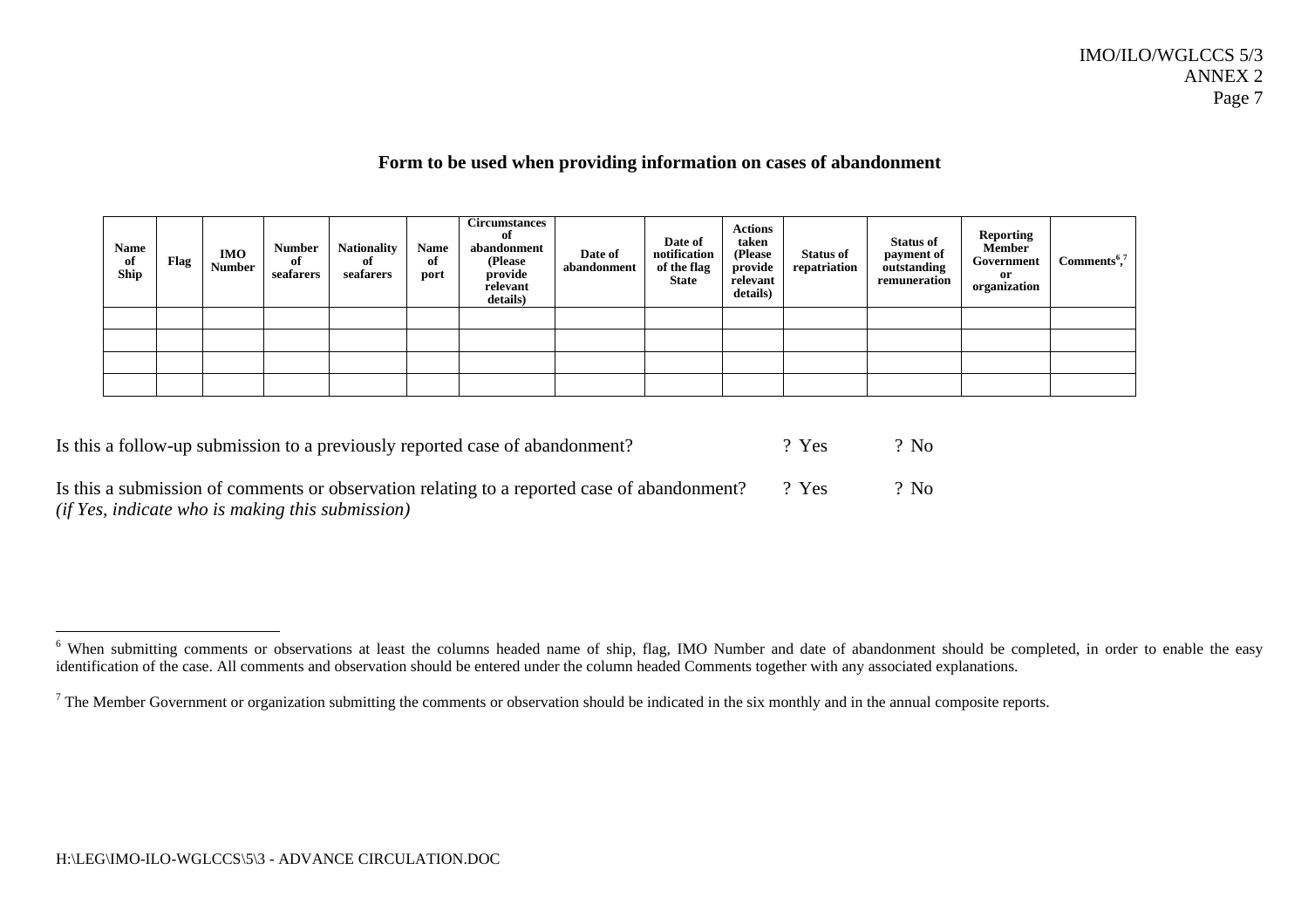IMO/ILO/WGLCCS 5/3 ANNEX 2 Page 8

## ANNEX II

## **Resolution A.930(22)**

## *Adopted on 29 November 2001 (Agenda item 10)*

## **GUIDELINES ON PROVISION OF FINANCIAL SECURITY IN CASE OF ABANDONMENT OF SEAFARERS**

## THE ASSEMBLY OF THE INTERNATIONAL MARITIME ORGANIZATION AND THE GOVERNING BODY OF THE INTERNATIONAL LABOUR OFFICE,

NOTING the importance in the plan of action of the International Maritime Organization (IMO) of the human element, which is central for the promotion of quality shipping, and the core mandate of the International Labour Organization (ILO), which is to promote decent conditions of work,

RECALLING the ILO Declaration on Fundamental Principles and Rights at Work and its Follow-up as well as the relevant international labour standards applicable to maritime employment;

RECALLING ALSO the generally accepted principles of international human rights applicable to all workers;

RECALLING FURTHER Article 94 of the United Nations Convention on the Law of the Sea, 1982, which requires the flag State to exercise its effective jurisdiction and control in administrative, technical and social matters over ships flying its flag;

CONSIDERING the provisions of Article 5 of the Vienna Convention on Consular Relations, 1963, in particular the extension by a State of consular protection and assistance to its nationals and to its vessels and their crews;

CONSIDERING FURTHER the International Convention on Maritime Liens and Mortgages, 1993, and the International Convention on Arrest of Ships, 1999;

NOTING the relevant international labour standards applicable to maritime employment, in particular the ILO Repatriation of Seafarers Convention (Revised), 1987 (No. 166);

NOTING FURTHER the Resolution concerning the Protection of Wages and Stranded Seafarers adopted by the Governing Body of the International Labour Office at its  $252<sup>nd</sup>$  session (March 1992);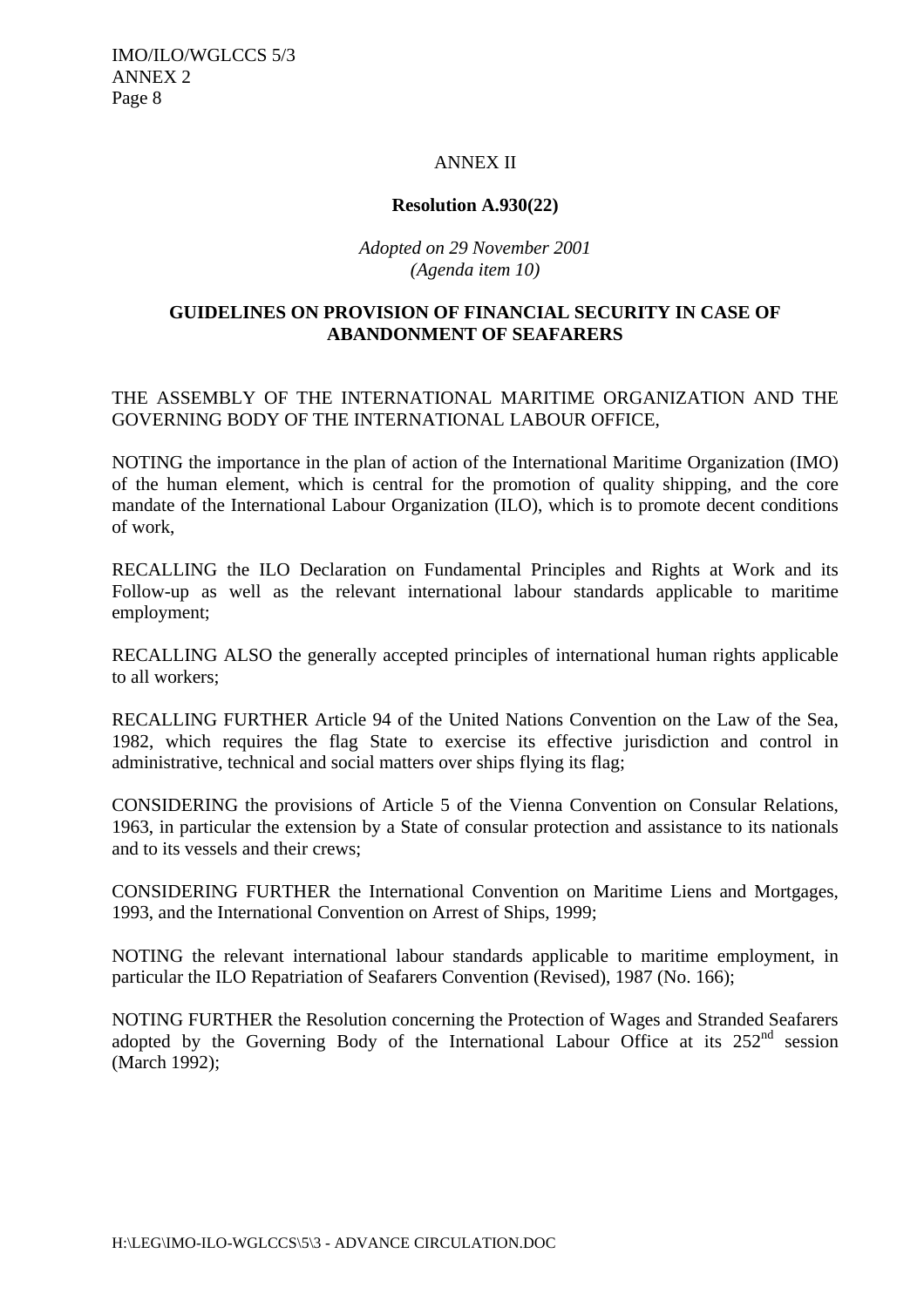RECOGNIZING that abandonment of seafarers is a serious problem, involving a human and social dimension;

CONSIDERING ALSO that, given the global nature of the shipping industry, seafarers need special protection;

CONCERNED THAT, if shipowners do not have effective financial security, seafarers may not receive due remuneration or be promptly repatriated in cases of abandonment;

NOTING that the Guidelines represent a valuable contribution to the objectives of eliminating the operation of sub-standard ships and enhancing the social protection of seafarers;

RECOGNIZING ALSO that the present resolution does not call for the adoption of additional mechanisms where national legislation already meets or exceeds the provisions of the Guidelines;

AFFIRMING that provision for repatriation, maintenance while abandoned, and payment of remuneration should form part of the seafarer's contractual and/or statutory rights, and are not affected by the failure or inability of the shipowner to perform its obligations;

RECOGNIZING FURTHER that in cases where the shipowner fails to meet its obligations, the flag State may be called upon, and in some cases the State of which the seafarer is a national or the port State may be called upon, to intervene;

CONVINCED that the adoption of guidelines is an appropriate interim measure to ensure provision of financial security in case of abandonment of seafarers;

1 ADOPT the Guidelines on Provision of Financial Security in Case of Abandonment of Seafarers, set out in the annex to the present resolution;

2 REQUEST Member Governments to bring this resolution and Guidelines to the attention of shipowners and seafarers and their respective organizations;

3 URGE Member Governments, when discharging their obligation as flag States:

- .1 to ensure that shipowners comply with the Guidelines;
- .2 to ensure that seafarers employed or engaged on ships flying their flag are protected, in case of abandonment, by a financial security system;
- .3 to have in place, as a contingency, arrangements for the maintenance and repatriation of seafarers employed or engaged on ships flying their flag, in case of abandonment;

4 URGE ALSO Member Governments, where seafarers have been abandoned within their jurisdiction, to inform the flag State of the ship and the States of which the seafarers are nationals about the event, and to cooperate and assist each other in the speedy resolution of the situation;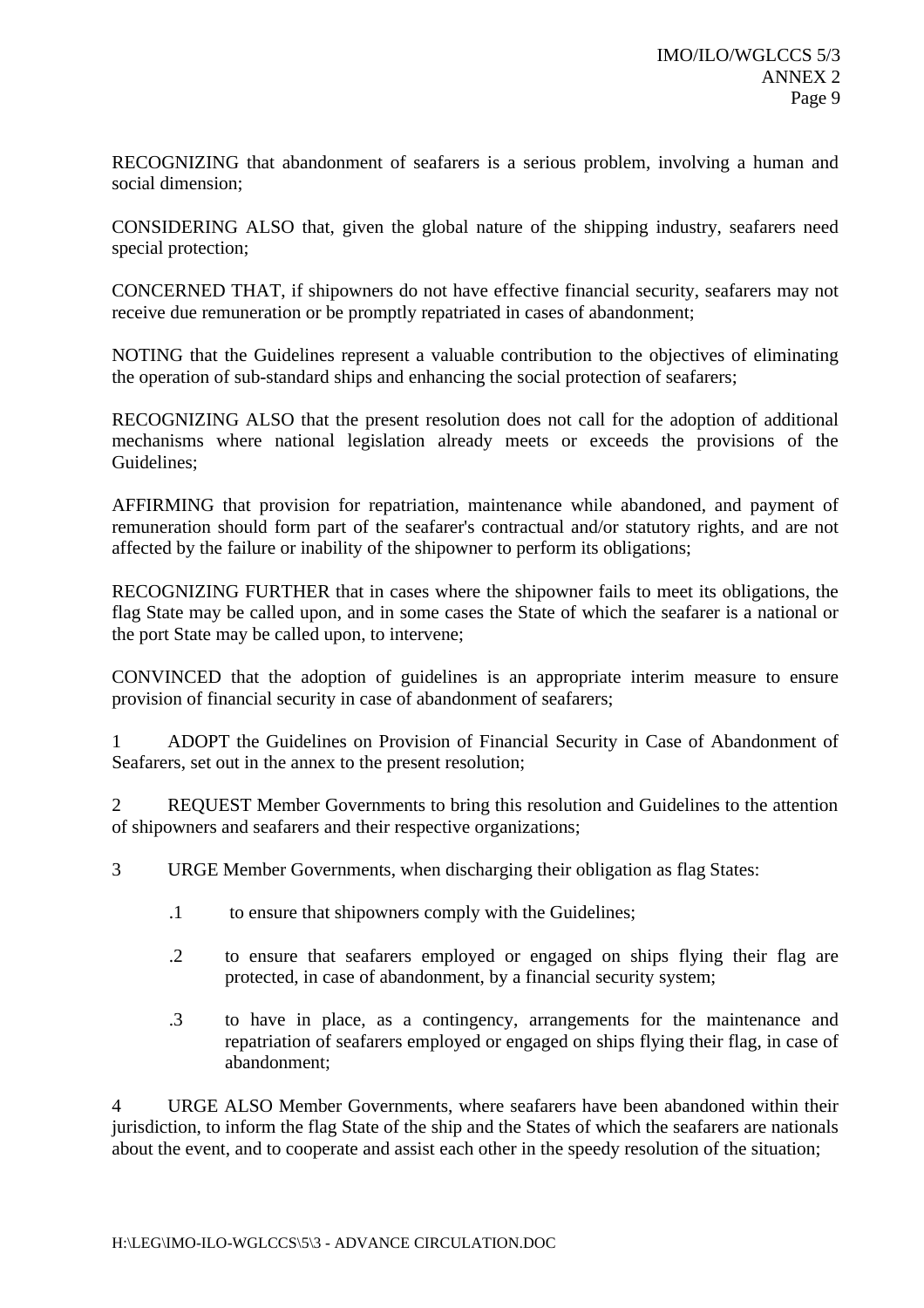5 INVITE Member Governments to recognise that, in accordance with the relevant international labour standards, when the shipowner has not fulfilled its international obligations and the financial security system or the flag State fails to repatriate abandoned seafarers, the port State or the States of which the seafarers are nationals may undertake the repatriation without prejudice as to the recovery of the costs;

- 6 RECOMMEND that Member Governments:
	- .1 draw the attention of their immigration authorities to the benefits provided to abandoned seafarers covered by a financial security system; and
	- .2 consider that the absence of a financial security system should not prejudice the immigration status of abandoned seafarers;

7 CALL UPON Member Governments, without prejudice to notification requirements under applicable international instruments, to communicate to the Secretary-General of the IMO or the Director General of the ILO, for the purpose of disseminating the information widely, national focal points responsible for dealing with cases of abandonment and with other issues falling within the scope of the Guidelines;

8 INVITE Member Governments and non-governmental organizations with consultative or observer status in the IMO or the ILO, as appropriate, to record instances of abandoned seafarers and to provide data to the IMO or the ILO whenever requested;

9 REQUEST the Assembly of the IMO and the Governing Body of the ILO to keep the problem of abandonment under review and to assess periodically the scale of the problem;

10 INVITE the IMO Assembly and the ILO Governing Body to consider other appropriate action for longer-term sustainable solutions to address the problems covered by these Guidelines;

11 REQUEST the IMO Assembly and the ILO Governing Body to keep the Guidelines under review and to amend them as necessary; and

12 INVITE Member Governments to note that these Guidelines will take effect on 1 January 2002.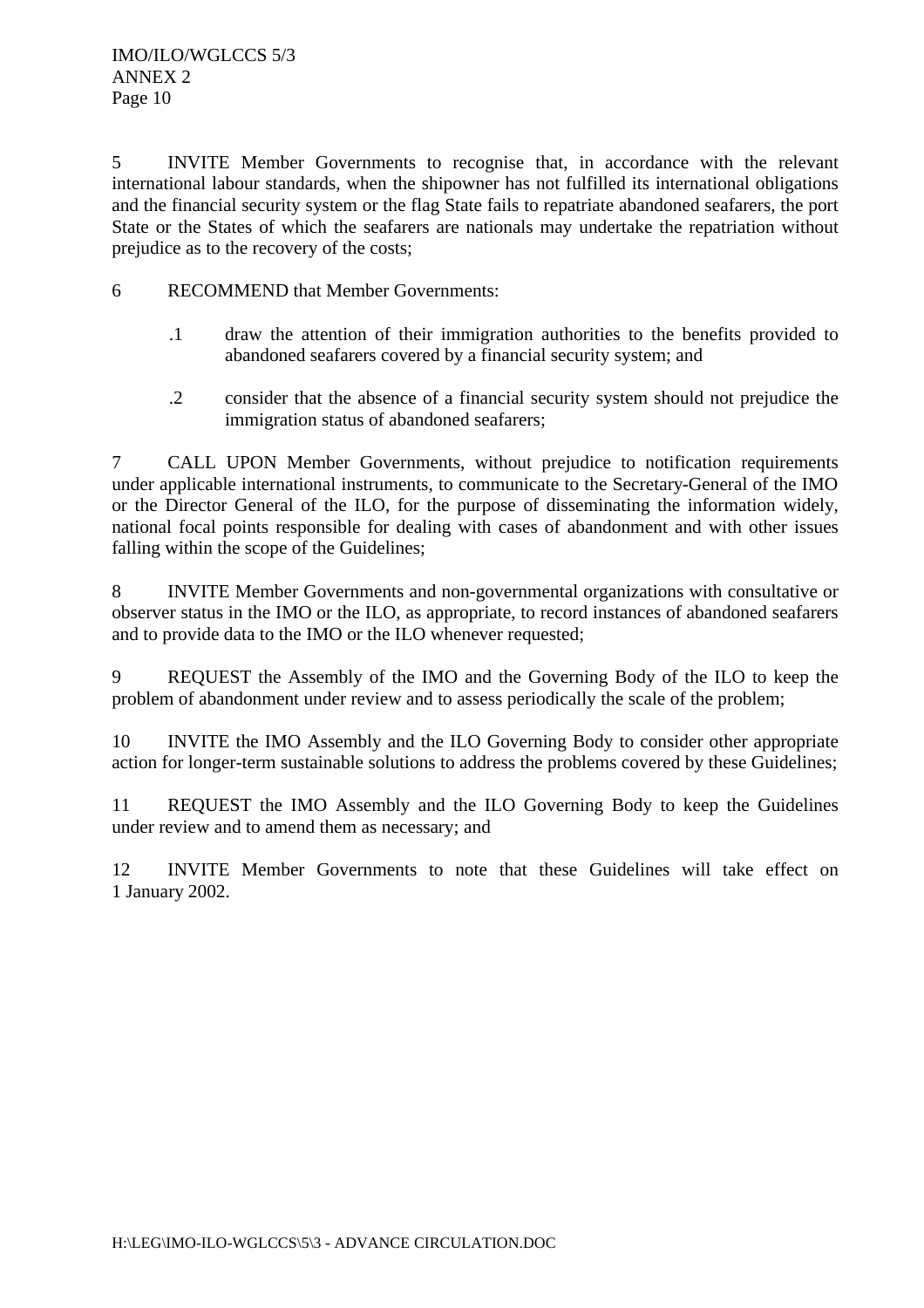## **GUIDELINES ON PROVISION OF FINANCIAL SECURITY IN CASE OF ABANDONMENT OF SEAFARERS**

## **1 INTRODUCTION**

1.1 The purpose of the Guidelines is to assist States, when establishing their national requirements, to identify the most crucial issues relating to financial security in case of abandonment of seafarers.

1.2 The Guidelines recommend measures to be implemented by shipowners to ensure the provision of an adequate financial security system for seafarers in case of abandonment. The Guidelines set out the main features and scope of coverage of the financial security system and also contain recommendations for certification of the financial security system.

1.3 These Guidelines also apply to fishing vessels engaged in international voyages.

## **2 DEFINITIONS**

- 2.1 For the purpose of these Guidelines, unless expressly provided otherwise:
	- .1 *Shipowner* means the owner of the ship or any other organization or person, such as the manager, agent or bareboat charterer, who has assumed the responsibility for operation of the ship from the shipowner and who on assuming such responsibilities has agreed to take over all the attendant duties and responsibilities;\*
	- .2 *Seafarer* means any person who is employed or engaged in any capacity on board a seagoing ship; and
	- .3 *Abandonment* is characterised by the severance of ties between the shipowner and the seafarer. Abandonment occurs when the shipowner fails to fulfil certain fundamental obligations to the seafarer relating to timely repatriation and payment of outstanding remuneration and to provision of the basic necessities of life, *inter alia,* adequate food, accommodation and medical care. Abandonment will have occurred when the master of the ship has been left without any financial means in respect of ship operation;

## **3 SCOPE OF APPLICATION**

 $\overline{a}$ 

3.1 Shipowners are urged to comply with these Guidelines in respect of all seagoing ships.

3.2 These Guidelines do not apply to any warship, naval auxiliary or other ship owned or operated by a State and used, for the time being, only on Government non-commercial service, unless that State decides otherwise.

Article 1(c) of the Recruitment and Placement of Seafarers Convention 1996 (No.179) and Regulation IX/1.2 of SOLAS 1974 as amended.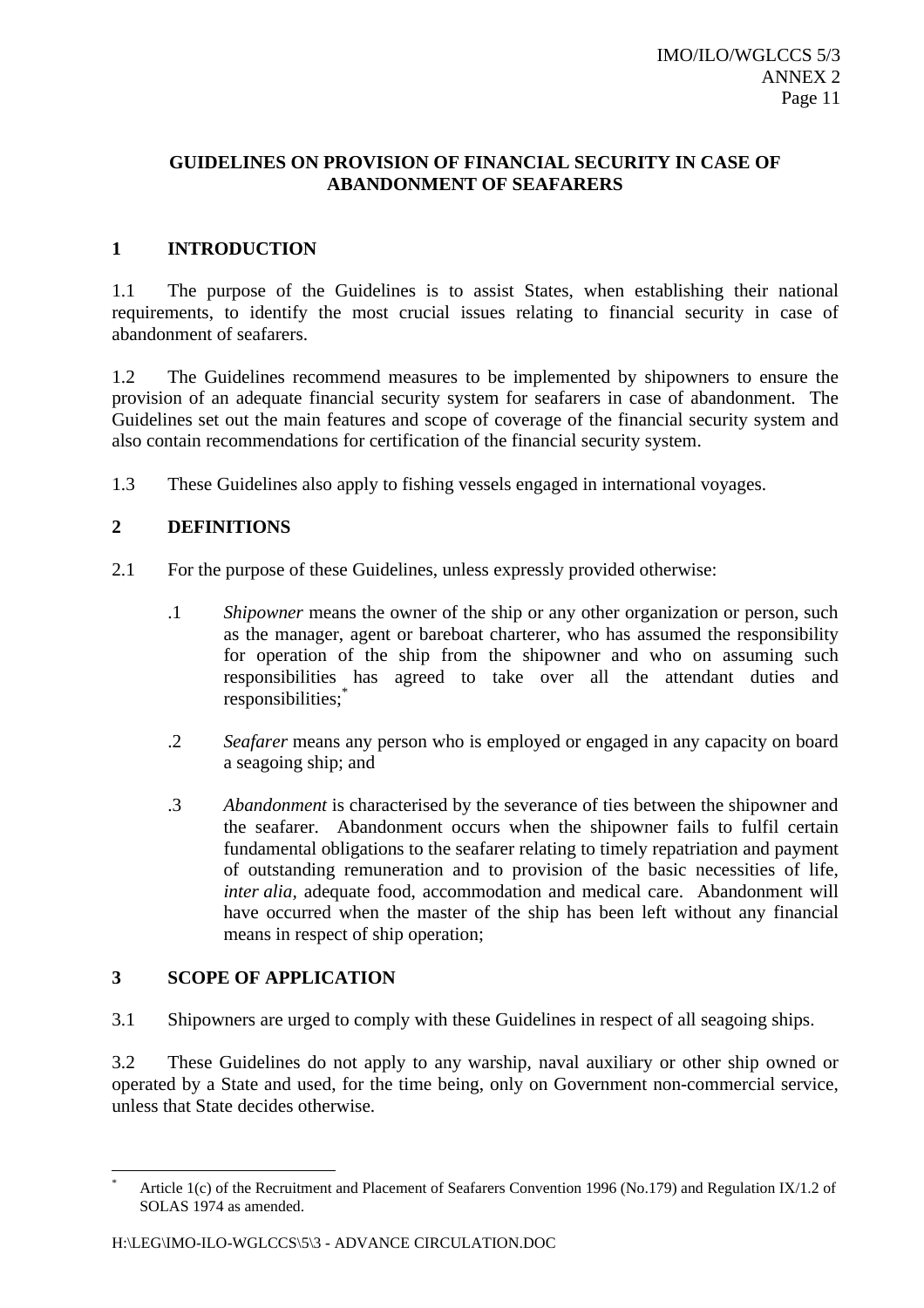## **4 SHIPOWNERS' RESPONSIBILITIES**

4.1 Shipowners should arrange a financial security system which complies with these Guidelines.

4.2 Shipowners should display on board contact details of the persons or entity responsible for handling claims covered by these Guidelines.

## **5 SCOPE OF FINANCIAL SECURITY SYSTEMS**

- 5.1 The financial security system should provide for:
	- .1 the expenses of the repatriation of the seafarer, which are to be met without costs to the seafarer;
	- .2 the maintenance of the seafarer from the time of abandonment to the time of arrival at the place of repatriation;
	- .3 payment to the seafarer of all outstanding remuneration and contractual entitlements; and
	- .4 payment to the seafarer of other expenses incurred during the period of abandonment arising from the abandonment.

5.2 In the event that the shipowner fails to fulfil its responsibilities, the financial security system should provide for repatriation of the seafarer by appropriate and expeditious means, normally by air, and including provision of food and accommodation for the seafarer from leaving the ship until arrival at the place of repatriation, medical care, passage and transport of personal effects and any other reasonable charges.

5.3 The maintenance of seafarers while abandoned should include: adequate food, clothing, accommodation, medical care and other basic necessities of life.

5.4 Payment to the seafarers of all outstanding remuneration should include accrued wages and other entitlements as provided for in the contract of employment and/or under national law.

5.5 In the event that the seafarer incurs any other reasonable expenses during the period of abandonment, the seafarer should be entitled to recover such expenses from the financial security system.

## **6 FORM OF THE FINANCIAL SECURITY SYSTEM**

6.1 The financial security system may be in the form of, *inter alia*, social security schemes, insurance, a national fund, or other forms of financial security;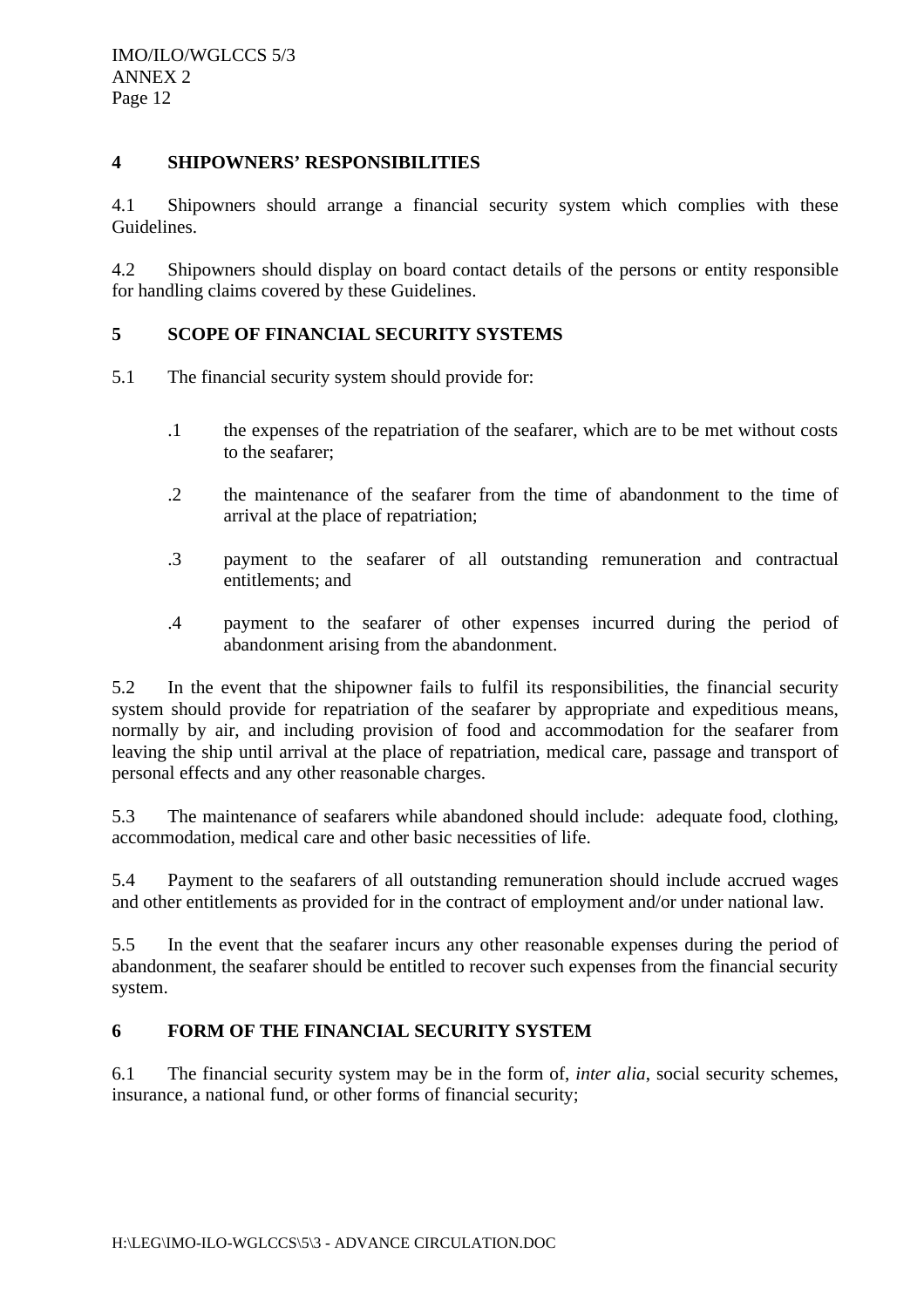6.2 The financial security system in addition to the provisions of paragraph 5.1 should provide the following:

- .1 a right of direct access by the seafarer to the financial security system;
- .2 sufficient coverage in respect of the elements of abandonment contained in these Guidelines; and
- .3 the applicability of the financial security system to all seafarers irrespective of nationality.

## **7 CERTIFICATES**

7.1 Shipowners should ensure that their seagoing ships engaged on international voyages have on board a certificate attesting to the existence of a financial security system in the event of abandonment of seafarers. It should be posted in a prominent position in the seafarers' accommodation.

7.2 Where more than one certificate is required to cover all seafarers on board a ship, all such certificates should be posted.

7.3 As a minimum, the certificate should include:

- .1 name of the ship;
- .2 port of registry of the ship;
- .3 call sign of the ship;
- .4 IMO Number of the ship;
- .5 name of the provider of the financial security;
- .6 place of business of the provider of the financial security;
- .7 name of the shipowner;
- .8 period of validity of the financial security; and
- .9 an attestation that the financial security meets the recommended standards set out in these Guidelines.

7.4 A copy of the certificate should be provided when required to the immigration authorities for the purpose of informing them that the seafarers are provided with a financial security system covering their maintenance, repatriation and payment of outstanding remuneration.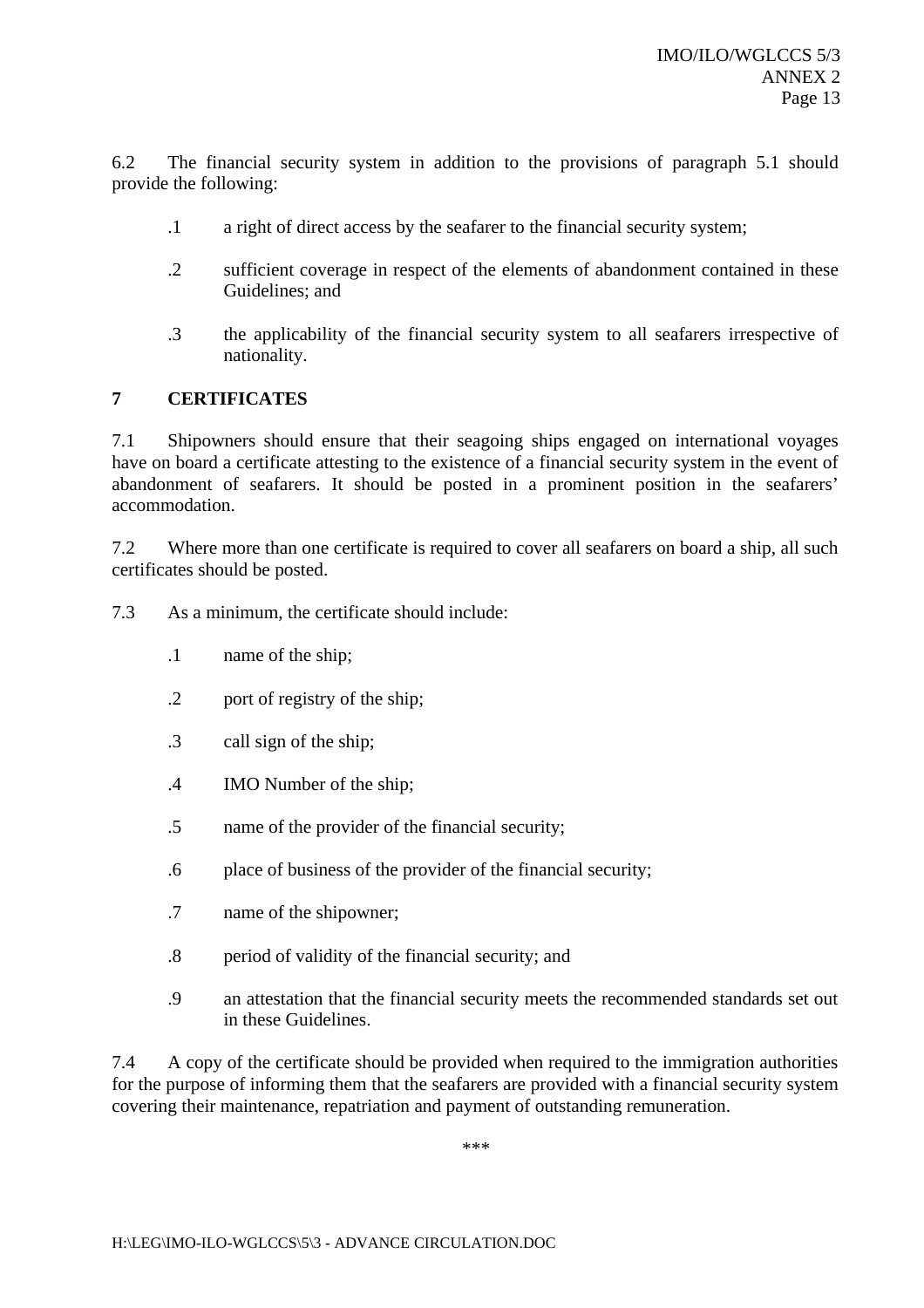## **REVISED TERMS OF REFERENCE FOR FURTHER WORK OF THE JOINT IMO/ILO AD HOC EXPERT WORKING GROUP ON LIABIITY AND COMPENSATION REGARDING CLAIMS FOR DEATH, PERSONAL INJURY AND ABANDONMENT OF SEAFARERS**

1 The Joint IMO/ILO Ad Hoc Expert Working Group should continue with its examination of the issue of financial security for crew members/seafarers and their dependants with regard to compensation in cases of personal injury, death and abandonment.

2 In so doing the Joint Working Group should take account of relevant IMO and ILO instruments, including those currently under review or likely to be adopted in the near future.

3 It should complete the monitoring of the problem of abandonment of crew members/seafarers taking into account all relevant information including technical solutions available for financial security. At the next session it should make appropriate recommendations to the IMO Legal Committee and the ILO Governing Body.

4 It should develop longer-term sustainable solutions to address the problem of financial security with regard to the compensation in cases of death or personal injury.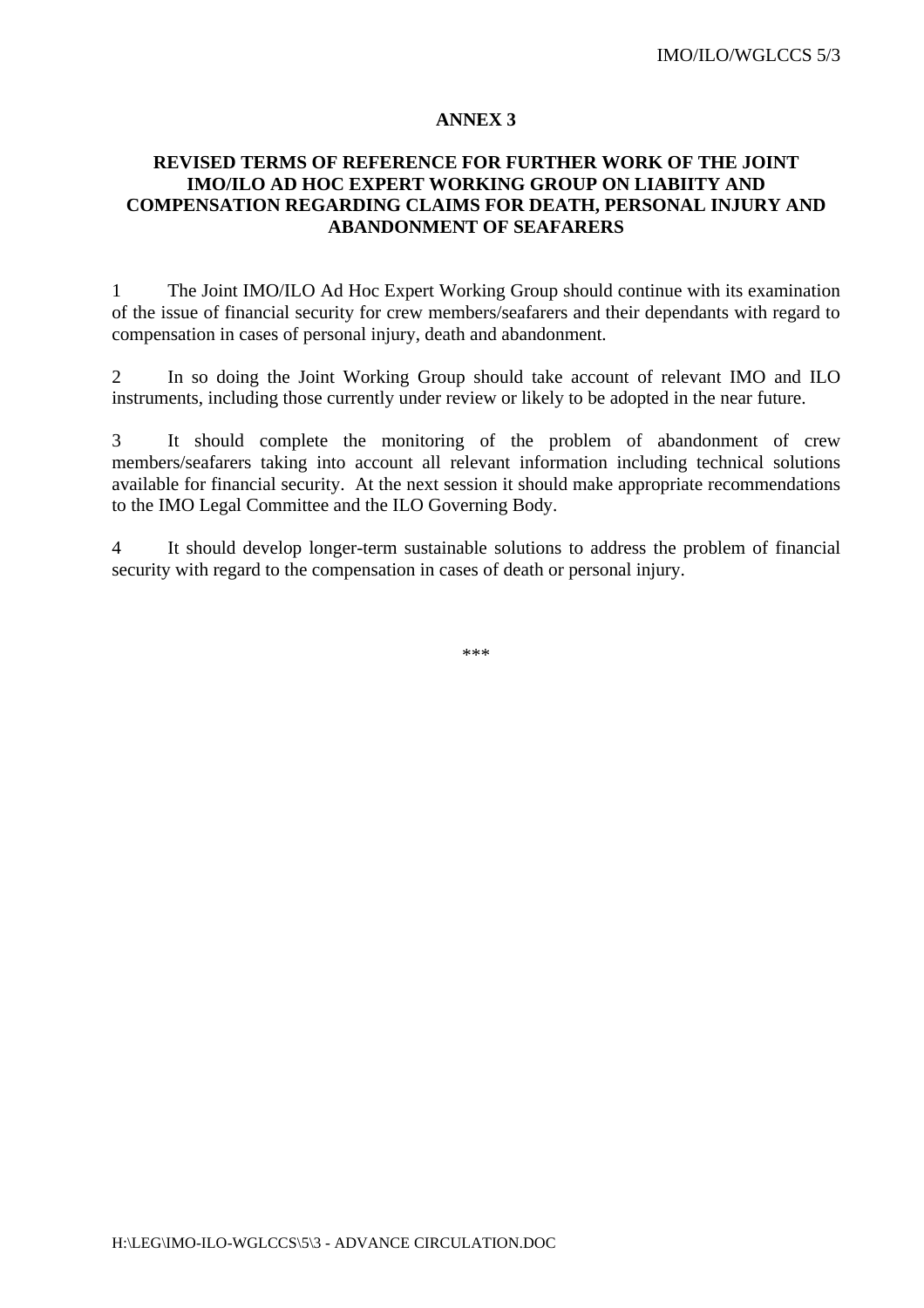#### **GUIDELINES ON METHOD OF WORK**

1 The Joint Working Group noted that most of the documents relating to the session were issued during December 2003 and did not reach most members of the Joint Working Group until the beginning of January 2004, just a few days before the session. The Group considered that this situation is unsatisfactory, since it does not allow either in depth study of the documents submitted or necessary consultations between parties concerned. Therefore, in order to alleviate the situation, the Joint Working Group has decided that documents should be received by Secretariats as follows:

- (i) documents containing more than 6 pages of text (bulky documents), by a date which is 10 weeks prior to the opening of the session of a Joint Working Group;
- (ii) non-bulky documents, including information documents, by a date which is 8 weeks prior to the opening of the session of the Joint Working Group; and
- (iii) documents commenting on those referred to in  $(1)$  or $(2)$  above containing 6 pages or text or less, by a date which is 4 weeks prior to the opening of a session of the Joint Working Group. These documents should start with a paragraph clearly indicating the document on which comments are made.

2 The Joint Working Group agreed that all Members of the Group should adhere to the above guidelines and instructed the Secretariats to observe and implement these accordingly.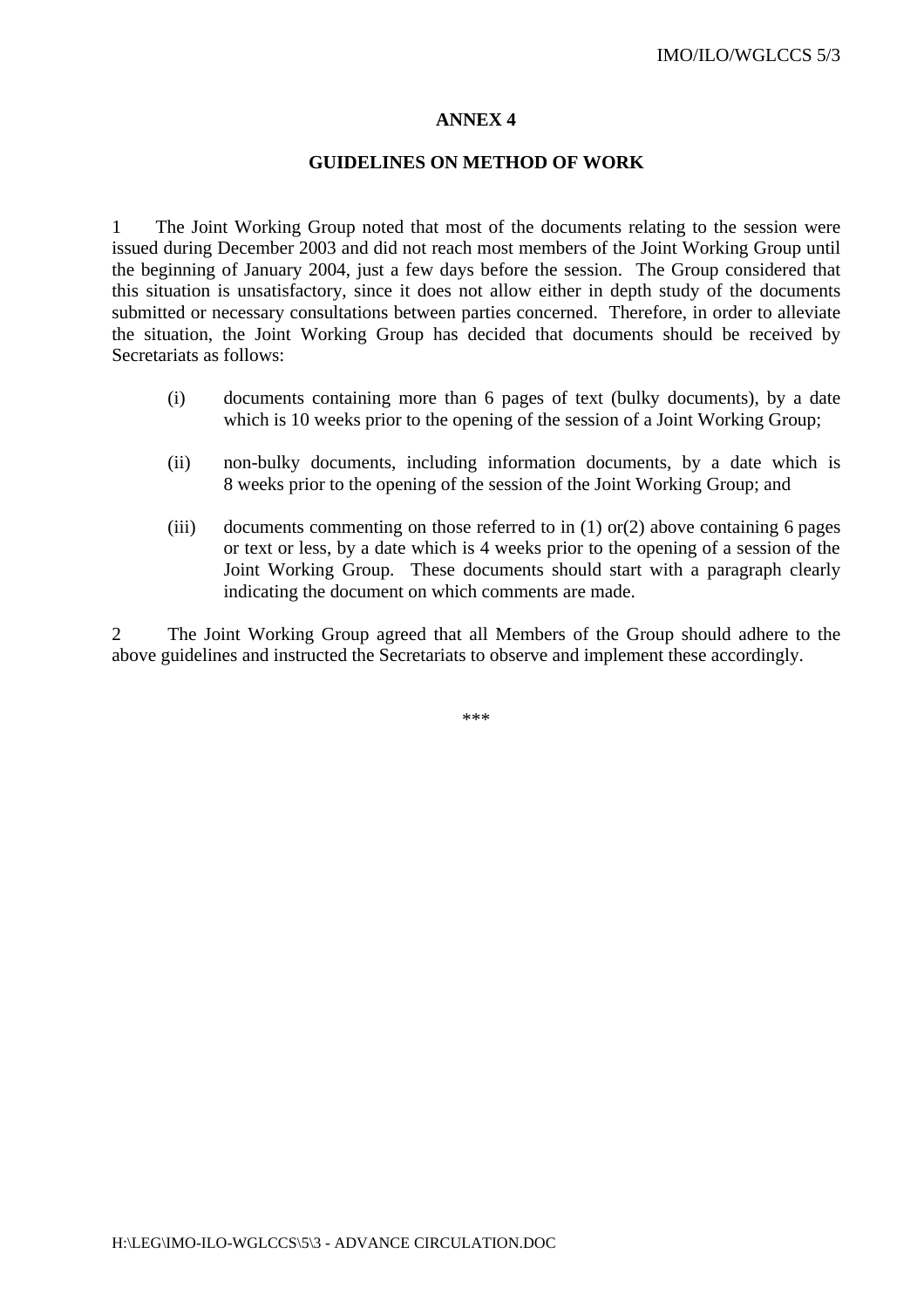## **LIST OF DOCUMENTS SUBMITTED FOR THE PURPOSES OF THE JOINT WORKING GROUP**

- 1 Opening of the session
- 2 Adoption of the Agenda

IMO/ILO/WGLCCS 5/1 ILO and IMO Secretariats Provisional Agenda

3 Discussion of options for longer-term solutions to the problems of abandonment, personal injury and death of , taking into account relevant IMO and ILO instruments, including those under review or likely to be adopted in the near future, including:

|   | IMO/ILO/WGLCCS 5/2                                         | <b>ILO and IMO Secretariats</b>                                           | Synopsis of replies to the<br>questionnaires<br>the<br>on<br>implementation<br>of<br>resolutions $A.930(22)$ and<br>A.931(22) |
|---|------------------------------------------------------------|---------------------------------------------------------------------------|-------------------------------------------------------------------------------------------------------------------------------|
|   | IMO/ILO/WGLCCS 5/2/Add.1                                   | <b>ILO and IMO Secretariats</b>                                           | Same as above                                                                                                                 |
|   | IMO/ILO/WGLCCS 5/2/1                                       | <b>International Confederation</b><br>of Free Trade Unions<br>(ICFTU/ITF) | Study on implementation<br>of resolution A.931(22)                                                                            |
|   | IMO/ILO/WGLCCS 5/2/2                                       | International Group of<br>P & I Clubs                                     | Informal procedure for<br>dealing with allegations<br>of use of unfair claims<br>techniques                                   |
| 4 | Possible revision of the Working Groups terms of reference |                                                                           |                                                                                                                               |
|   | No document submitted                                      |                                                                           |                                                                                                                               |
| 5 | Any other business                                         |                                                                           |                                                                                                                               |
|   | No document submitted                                      |                                                                           |                                                                                                                               |
| 6 | Adoption of the draft report                               |                                                                           |                                                                                                                               |
|   | IMO/ILO/WGLCCS 5/WP.1                                      | <b>ILO and IMO Secretariats</b>                                           | Draft<br>report<br>of<br>the<br><b>Working Group</b>                                                                          |
|   | IMO/ILO/WGLCCS 5/3                                         | <b>ILO and IMO Secretariats</b>                                           | Report of the Working<br>Group                                                                                                |
|   |                                                            |                                                                           |                                                                                                                               |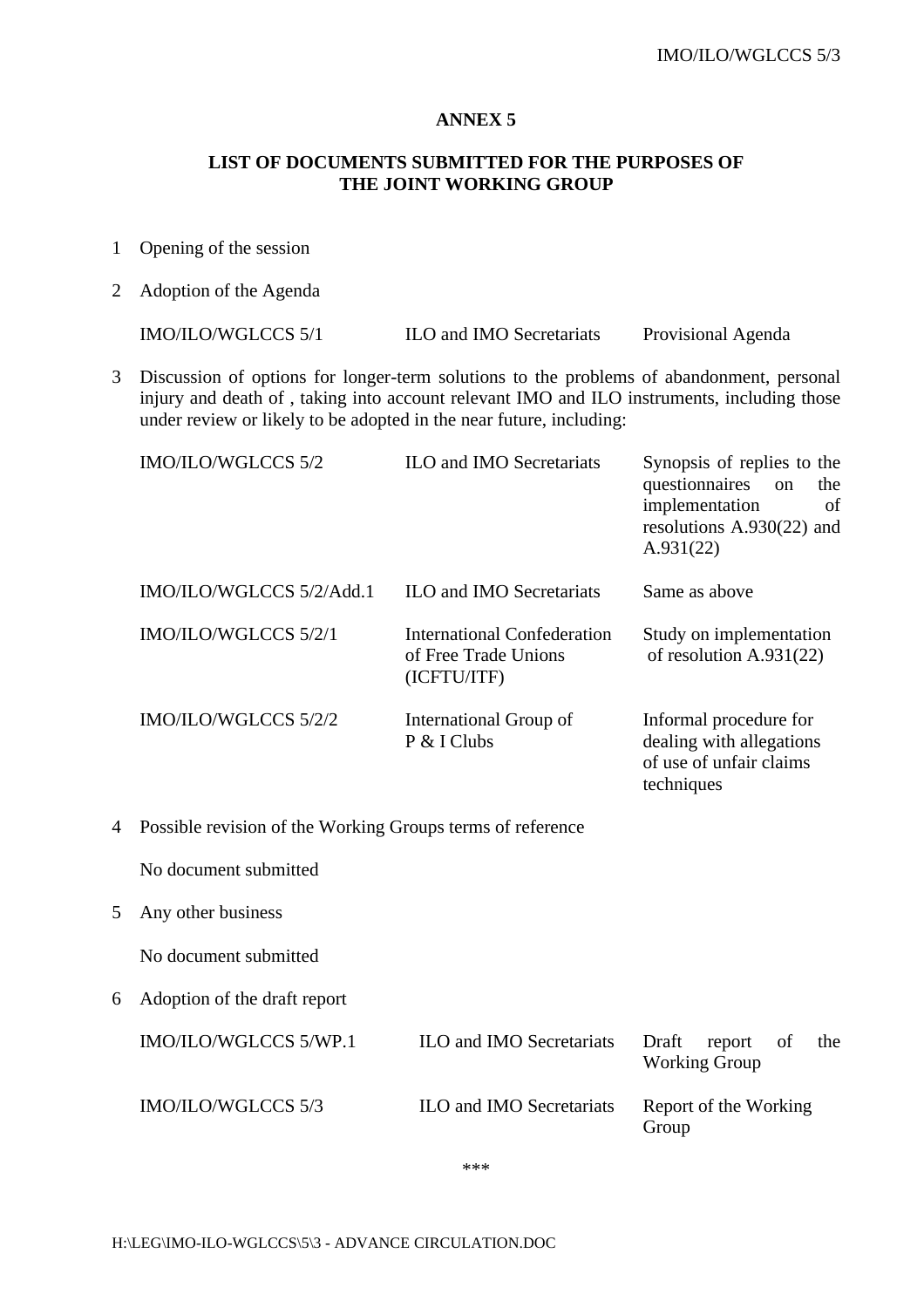## **LIST OF PARTICIPANTS**

Chairman: Mr. J.-M. Schindler (Member Government - France)

Vice-Chairmen: Captain K. Akatsuka (Shipowner representative)

## **ILO PARTICIPANTS**

## **SHIPOWNERS' MEMBERS - E-MAIL ADDRESSES**

Capt. K. Akatsuka (Japan) - k.akatsuka@jsanet.or.jp Mr. D. Lindemann (Germany) - Lindemann @Reederverband.de Mr. R. Guy (ISF) - richard.guy@marisec.org Mrs. E. Midelfart (Norway) - edith.midelfart@rederi.no Ms. N. Wiseman (ISF)  $-$  isf@marisec.org

#### **SEAFARERS' MEMBERS**

Mr. B. Orrell (NUMAST) - borrell@numast.org Mr. G. Oca (Philippines) Mr. S. Buckman (Ghana)

#### **Advisers**

Mr. J. Whitlow (ITF) - whitlow\_jon@itf.org.uk Ms. S. James (ICFTU) - james-sharon@itf.org.uk Mr. J. Smith (France) - Smith James@itf.org.uk Mr. J.R.V. Lamug (Philippines) - amosup@info.com.ph

- 
- 
- 
- 
- 
- Mr. T. Springett (ISF)  $\cdot$  tim.springett@british-shipping.org
	-
	-
	-
	-
	-

## **IMO PARTICIPANTS**

#### **MEMBER GOVERNMENTS - E-MAIL ADDRESSES**

#### **CYPRUS**

Mr. N. Charalambous **a** dmslo@ukgateway.net Mr. A.I. Chrysostomou - dmslo@ukgateway.net

- 
- 
- Capt. A. Constantinou capt. A. Constantinou capt. A. Constantinou capt. A. Constantinou capt. A. Constantinou capt.
	-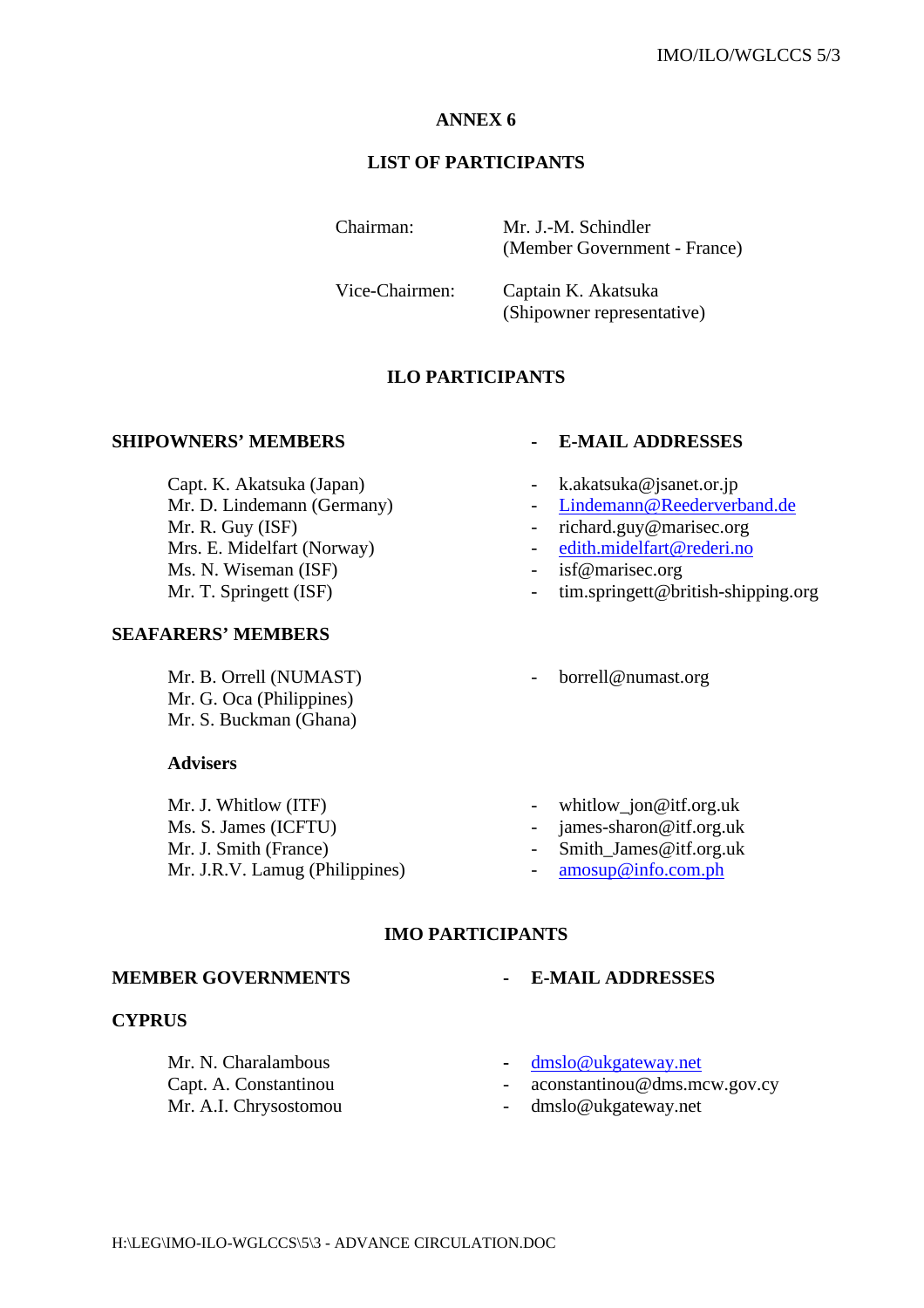IMO/ILO/WGLCCS 5/3 ANNEX 6 Page 2

## **FRANCE**

- Mr. J-M. Schindler jean-marc.schindler@diplomatie.fr
- Mr. F. Joret  **Fabien.joret@equipement.gouv.fr**
- Mr. A. Moussat alain.moussat@equipement.gouv.fr
	- and: gm3.damgm@equipement.gouv.fr

#### **GREECE**

Mr. G. Sivitos Mr. A. Margetis

## **PHILIPPINES**

Mrs. E. Berenguel - dome philemb.co.uk<br>Mr. V.J. Ablan - labattvic@vahoo.com

- 
- labattvic@yahoo.com

#### **UNITED KINGDOM**

Mr. P. Sadler **- paul\_sadler@mcga.gov.uk** 

## **UNITED STATES**

- 
- Mr. P.J. Bonner Bonner@freehill.com
- Mr. D. Stevenson csr@seamenschurch.org

#### **OBSERVER GOVERNMENTS**

**- E-MAIL ADDRESSES**

## **BRAZIL**

Mr. D. Santos Pinheiro - darlei@mar.org.uk

#### **MARSHALL ISLANDS**

Mr. D.J.F. Bruce  $\qquad \qquad -$  djfbruce@hotmail.com

## **MEXICO**

Dr. David Enriquez - sctlon@aol.com

#### **NORWAY**

- 
- Mr. A. Ostre  **anders.ostre@sjofartsdir.dep.no**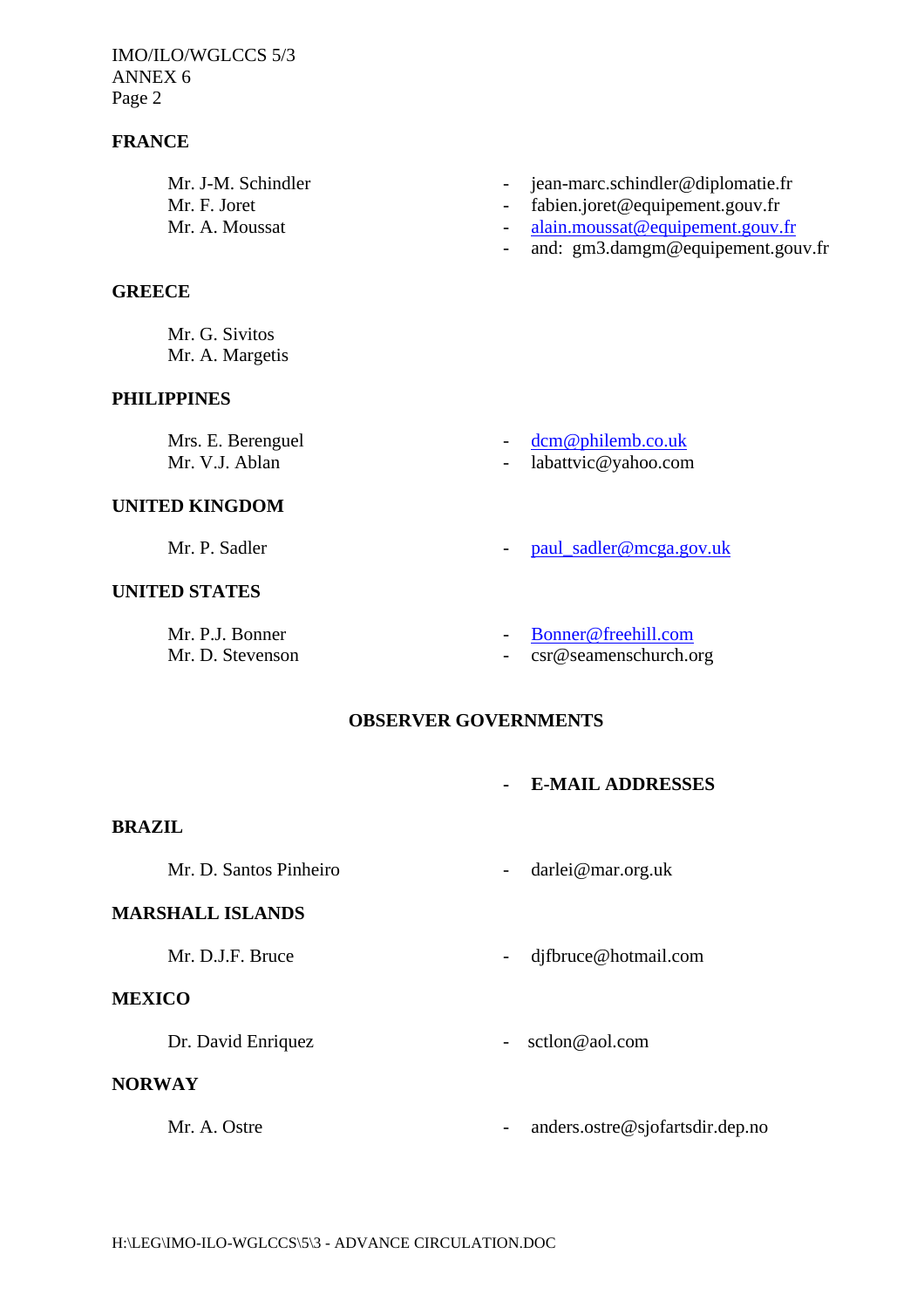#### IMO/ILO/WGLCCS 5/3 ANNEX 6 Page 3

#### **INTERGOVERNMENTAL ORGANIZATIONS**

#### **THE EUROPEAN COMMISSION (EC)**

Ms. A. Devouche  $\qquad \qquad \text{one.} \qquad \text{one.} \qquad \qquad \text{one.} \qquad \qquad \text{one.} \qquad \text{one.} \qquad \text{one.} \qquad \text{one.} \qquad \text{one.} \qquad \text{one.} \qquad \text{one.} \qquad \text{one.} \qquad \text{one.} \qquad \text{one.} \qquad \text{one.} \qquad \text{one.} \qquad \text{one.} \qquad \text{one.} \qquad \text{one.} \qquad \text{one.} \qquad \text{one.} \qquad \text{one.} \qquad \text{$ 

## **NON-GOVERNMENTAL ORGANIZATIONS**

#### **INTERNATIONAL SHIPPING FEDERATION LTD (ISF)**

| Mr. D. Lindemann  | - Lindemann@Reederverband.de             |
|-------------------|------------------------------------------|
| Miss N. Wiseman   | - isf@marisec.org                        |
| Mr. R.E.C. Guy    | - richard.guy@marisec.org                |
| Capt. K. Akatsuka | - office@jsaldn.org.uk (English)         |
|                   | - senkyo@jsaldn.org.uk (Japanese)        |
| Capt. F. Preece   | - Fepreece@dml.co.im                     |
| Mr. T. Springett  | - $\lim$ .springett@british-shipping.org |
|                   |                                          |

## **INTERNATIONAL CONFEDERATION OF FREE TRADE UNIONS (ICFTU)**

| Mr. J. Smith         | - itf $frame@club-internet.fr$ |
|----------------------|--------------------------------|
|                      | - Smith_James@itf.org.uk       |
| Ms. S. James         | $-$ james-sharon@itf.org.uk    |
| Mr. G.M. Anastassiou | - $\gamma$ gram@pno.gr         |

## **INTERNATIONAL ASSOCIATION OF PRODUCERS OF INSURANCE AND REINSURANCE (BIPAR)**

#### **INTERNATIONAL GROUP OF P AND I ASSOCIATIONS (P AND I)**

Mr. H. Hurst - heh.hurst@btinternet.co.uk

#### **INTERNATIONAL SHIP SUPPLIERS ACCOCIATION (ISSA)**

Mr. S. Eade **- issa@dial.pipex.com** 

#### **INTERNATIONAL COUNCIL OF CRUISE LINES (ICCL)**

Mr. M. Crye example 20 and the matrix of the merye  $\omega$  iccl.org

## **INTERNATIONAL CHRISTIAN MARITIME ASSOCIATION (ICMA)**

Mr. J. Laasio - jaakko.laasio@merimieskirkko.fi